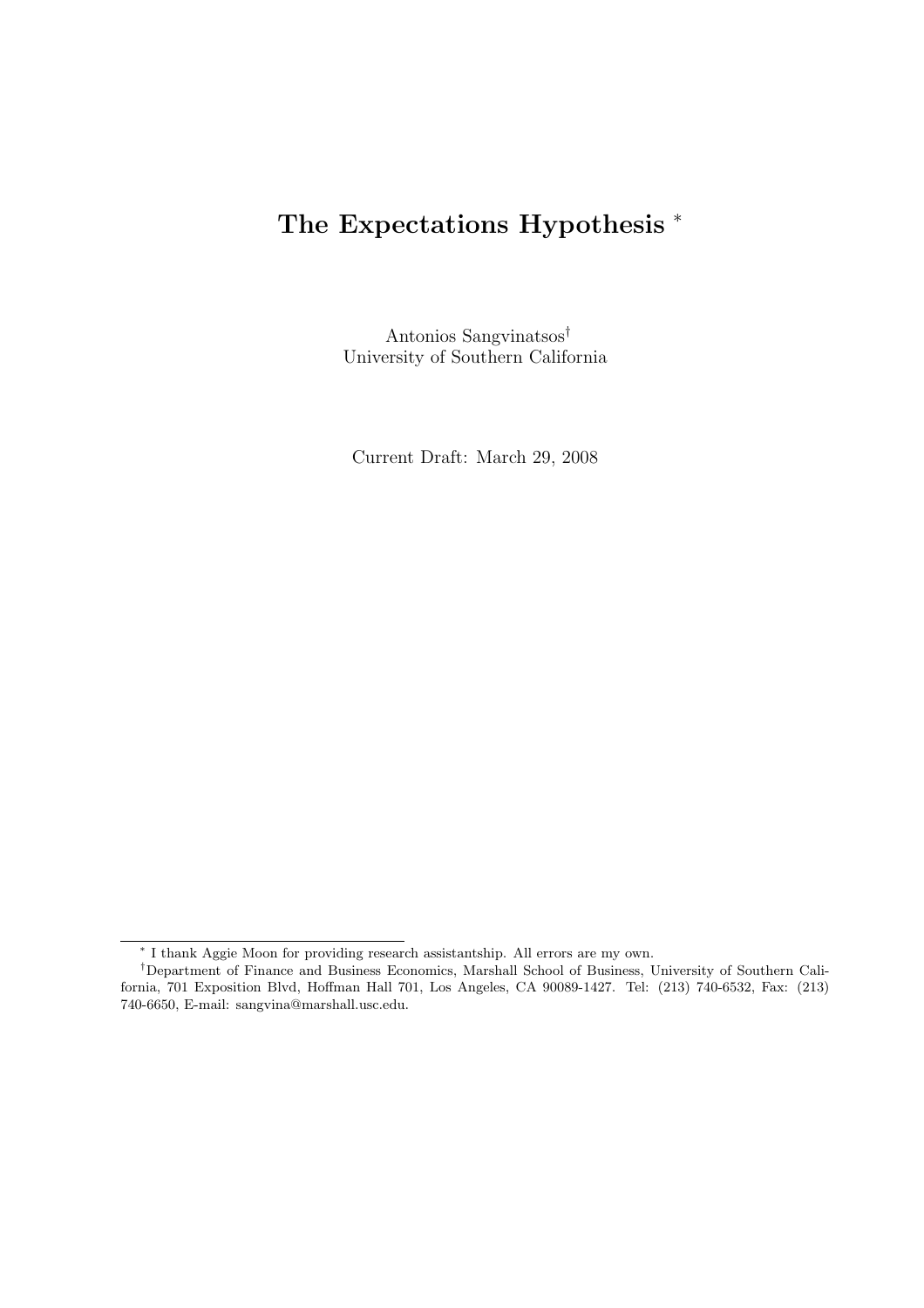If the attractiveness of an economic hypothesis is measured by the number of papers which statistically reject it, the expectations theory of the term structure is a knockout. (Froot, 1989).

The expectations hypothesis has been in the center of empirical and theoretical work in fixed income since Macaulay (1938). The literature related to it has been exceptionally active and it keeps growing without any sign of slowing down. The expectations hypothesis, which has to do with the evolution of yields, is the central ingredient for portfolio theory, hedging, derivatives pricing, and economic understanding.

Understanding the movements of bond yields is important for several reasons. One of these reasons is forecasting. Forecasting provides a basis for investment decisions of firms, saving decisions of consumers, and policy decisions. A second reason is for executing optimal monetary policy. The FED is particularly interesting to know how its actions affect market expectations and prices dynamics so that they make monetary policy decisions. Debt policy constitutes a third reason. When the government issues new debt, to finance its expenses, it has to choose the amount and the maturities of the debt. Government's selection is going to affect the term structure of yields and consequently its shape, which affects market's expectations. Lastly, derivatives pricing and hedging is a fourth reason. Fixed income assets are all derivatives of the discount rates. Accurate modeling of the discount rates (or yields) is essential for correct pricing and hedging with these assets.

In this paper we review the literature related to the expectations hypotheses. We present the different forms of both the *Pure Expectations Hypothesis* (PEH) and the less strong *Expectations* Hypothesis (EH). We show that their mathematical expressions depend on the researchers' choice of model – continuous time vs discrete time – and their choice of frequency of compounding returns – continuous (log-return) vs discrete (simple return). Depending these choices we may or may not have equivalence among the several forms of the (pure) EH. Also, we examine which of the statements can be derived from a no-arbitrage general equilibrium model. Lastly, we present empirical evidence against the EH coming mainly from U.S. data, and the less strong rejection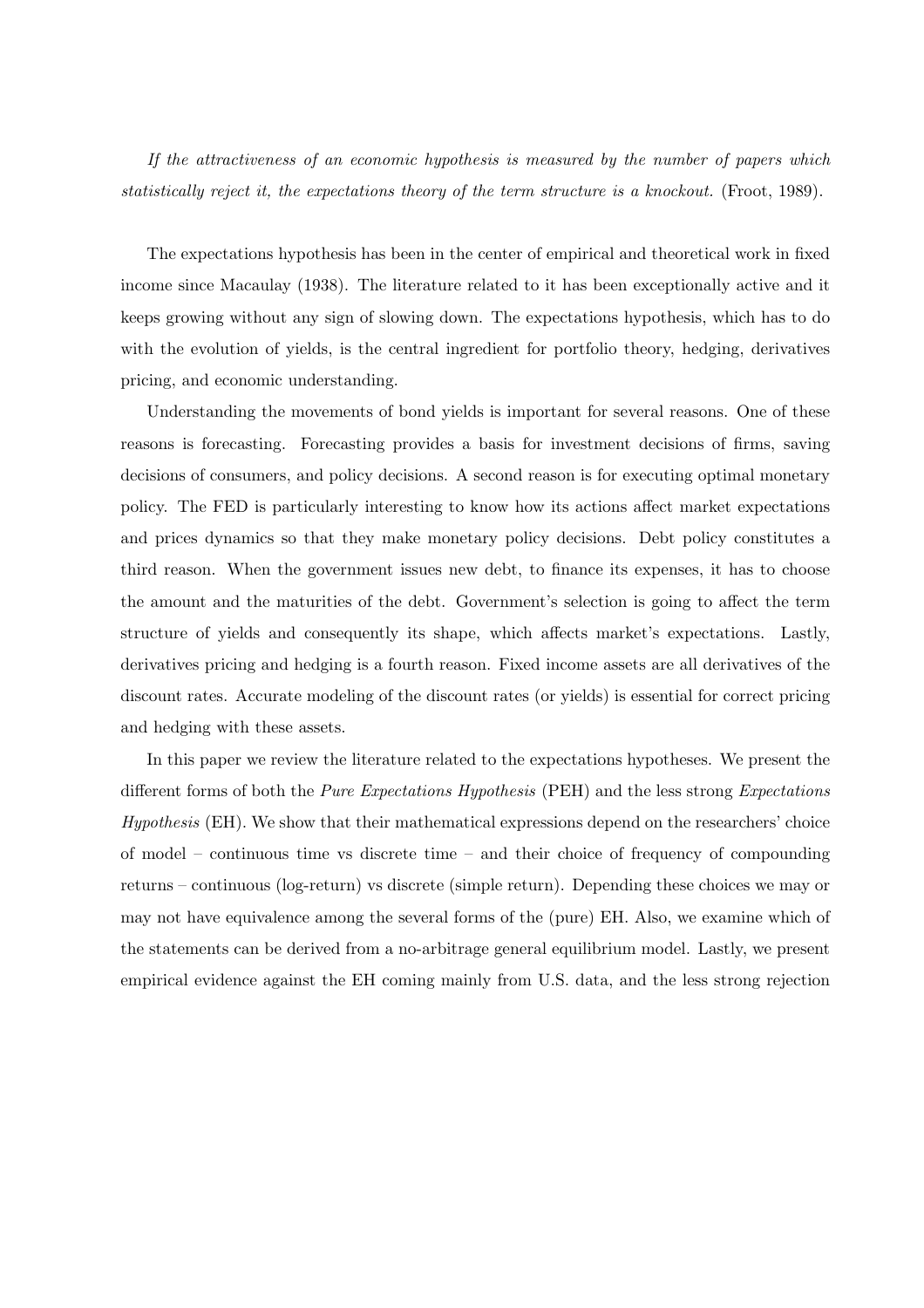of the hypotheses when using non-U.S. data.

The rest of the paper is as follows. Section 1, presents the basics of bond pricing and we fix the notation that is used throughout the paper. Section 2, presents the different forms of the expectations hypothesis and studies their equivalencies. Section 3, presents the empirical results in favor or against the EH, and Section 4, concludes.

# 1 Basics

#### 1.1 Notation

To formulate the different forms of the expectations hypothesis we need to introduce the basic fixed income assets and concepts associated with them. Even though all the empirical research is done using discrete time models, the theoretical literature predominantly uses continuous time models mainly for tractability and simplicity reasons. In comparing the expected returns on two bonds of different maturities, however, the returns may be compounded in any of four natural ways: continuously, to the shorter bond's maturity, to the longer bond's maturity, or to the nearest available future date. For these reasons in what follows we introduce notation that is flexible enough to accommodate the description of discrete as well as continuous time models and all possible ways that compounding may take place.

A zero-coupon bond or discount bond  $-$  the simplest fixed income security – promises a single fixed payment at a specified date in the future known as *maturity date*. The size of this payment is called face value of the bond. Example of such securities are the Treasury bills, which are bonds issued by the US government with maturities up to a year.

We denote the price of a zero-coupon bond that matures  $\tau \in \mathbb{R}^+$  periods from now and pays 1 unit at maturity as  $P_t^{(\tau)}$  $t^{(T)}$ . Call the yield to maturity – compounded once per period – for this zero-coupon bond as  $Y_t^{(\tau)}$  $t^{(\tau)}$ . Then prices and yields are connected through the equation

$$
P_t^{(\tau)} = \frac{1}{(1 + Y_t^{(\tau)})^{\tau}}.\tag{1.1}
$$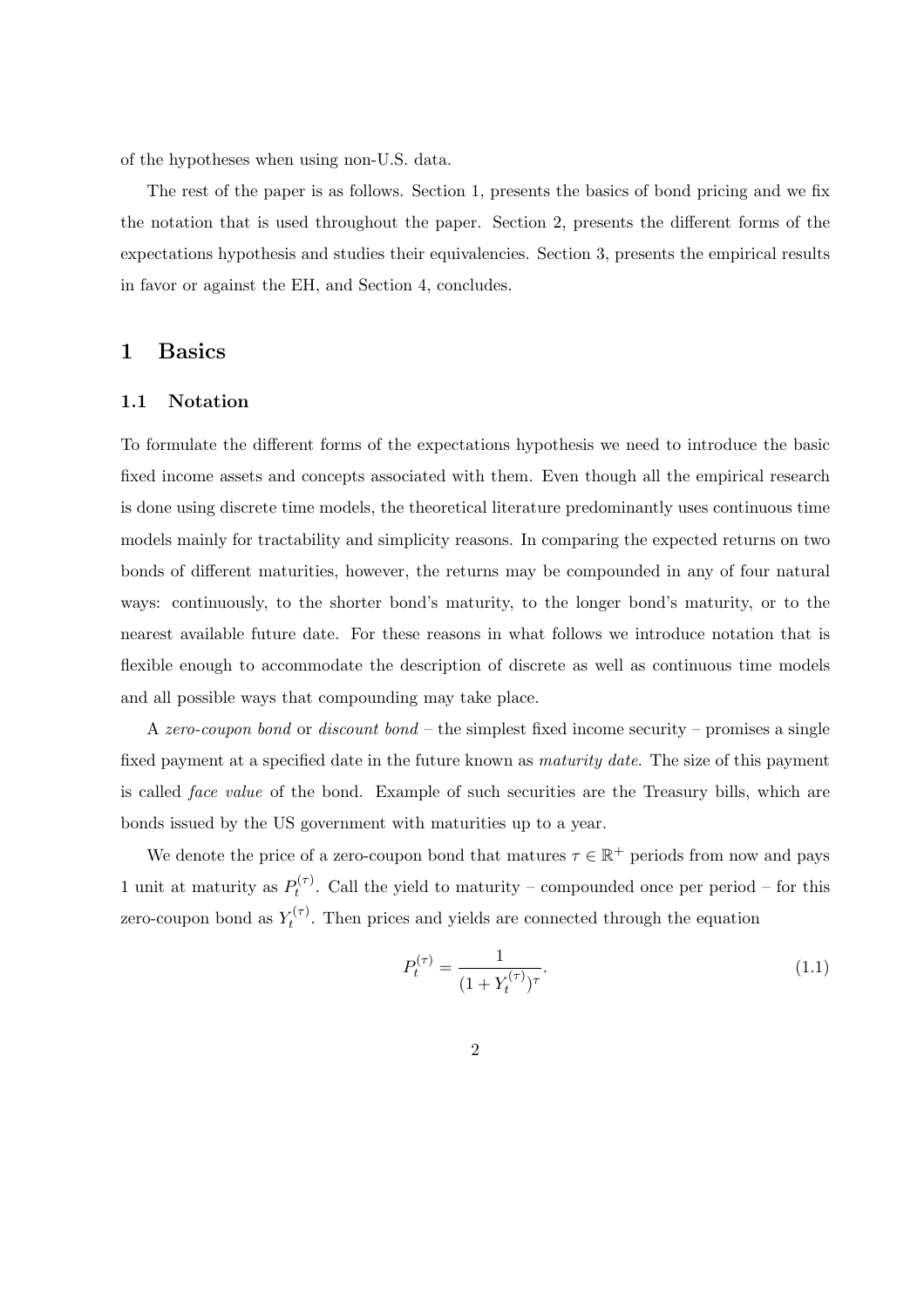It is common in the empirical finance literature to work with log or continuously compounded variables. This has the usual advantage of linearizing exponential affine equations that arise frequently in asset pricing and of defining comparable yield values independent of the remaining horizon value  $\tau$ . Using lowercase letters for logs the relationship between log yield and log price is

$$
y_t^{(\tau)} = -\frac{p_t^{(\tau)}}{\tau}.
$$
 (1.2)

The collection of all these yields for different maturities is called the *zero term structure of interest* rates. Buying this bond at time t and reselling it at time  $t + s$  generates a holding period return of

$$
R_{t \to t+s}^{(\tau)} = \frac{P_{t+s}^{(\tau-s)}}{P_t^{(\tau)}} = \frac{(1 + Y_t^{(\tau)})^{\tau}}{(1 + Y_{t+s}^{(\tau-s)})^{\tau-s}},\tag{1.3}
$$

and a log holding period return of

$$
r_{t \to t+s}^{(\tau)} = p_{t+s}^{(\tau-s)} - p_t^{(\tau)} = s y_t^{(\tau)} - (\tau - s) (y_{t+s}^{(\tau-s)} - y_t^{(\tau)}).
$$
 (1.4)

Clearly the holding period s cannot exceed the time to maturity  $\tau$ ,  $s \leq \tau$ . The above equation shows that the holding period return on a zero-coupon bond is not known at time  $t$  unless the holding period coincide with the lifetime of the bond. In this case the holding period return is the yield to maturity. Otherwise the return is a random variable that depends on the future evolution of yields.

Even though returns are unknown, bonds can be combined to guarantee a fixed interest rate on an investment to be made in the future; the interest rate on this investment is called a forward rate. The forward and log forward rate guaranteed at time t for an investment made at time  $t + s$  until time  $t + \tau$  where  $s \leq \tau$  are given by

$$
1 + F_t^{(s,\tau)} = \frac{1}{\tau - s} \frac{1}{\left(P_t^{(\tau)}/P_t^{(s)}\right)} = \frac{1}{\tau - s} \frac{(1 + Y_t^{(\tau)})^{\tau}}{(1 + Y_t^{(s)})^s},\tag{1.5}
$$

$$
f_t^{(s,\tau)} = \frac{p_t^{(s)} - p_t^{(\tau)}}{\tau - s} = y_t^{(s)} + \frac{\tau}{\tau - s} (y_t^{(\tau)} - y_t^{(s)}).
$$
 (1.6)

Finally the short term interest rate is the limit of yields to maturity as maturity approaches,  $r_t = \lim_{\tau \downarrow 0} y_t^{(\tau)}$  $\frac{(\tau)}{t}$ .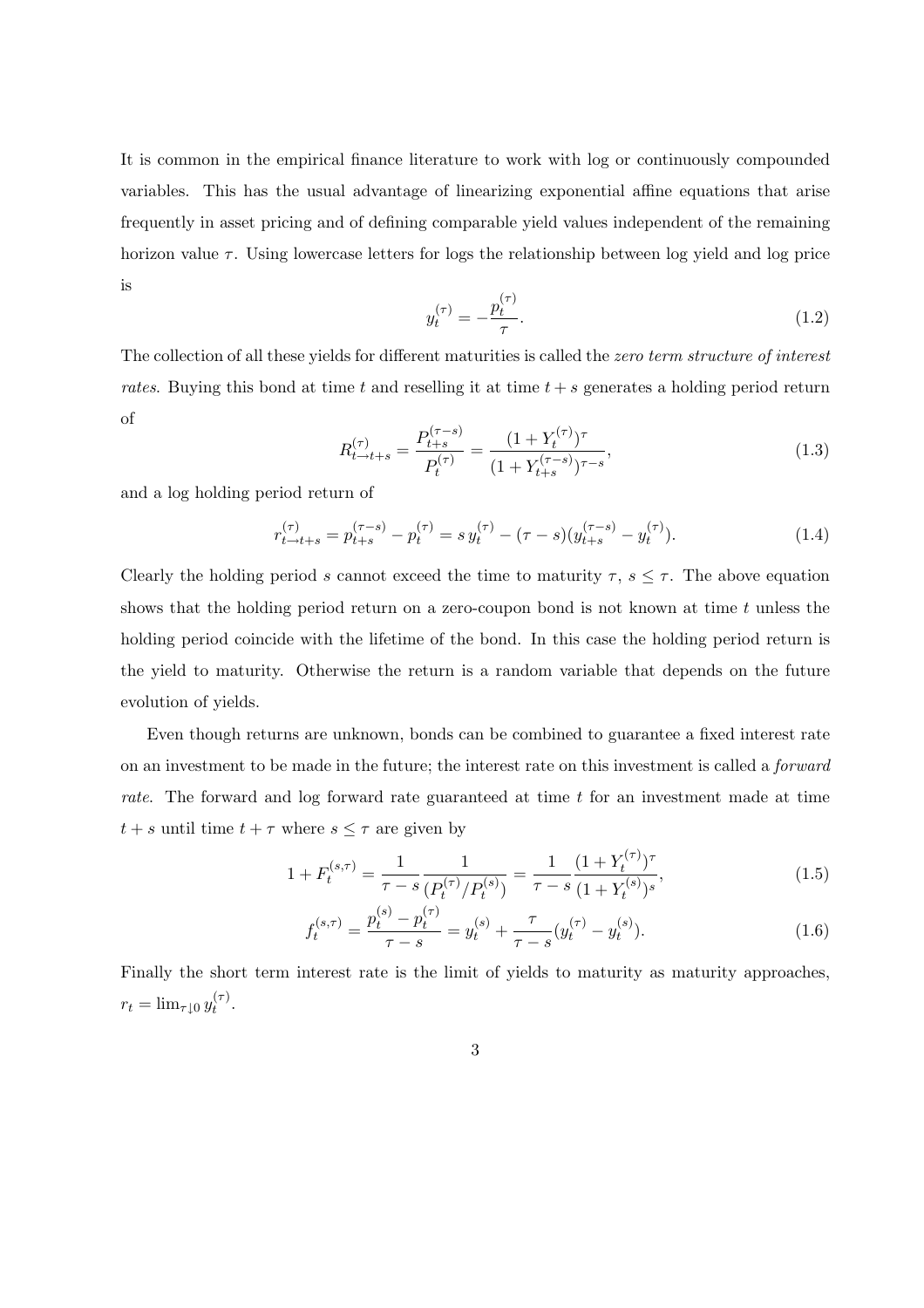#### 1.2 Bond Pricing

Bonds are usually priced with the use of the so called *risk-neutral probability measure*  $\mathbb Q$  which is equivalent to the *true* or *physical* or *data-generating* measure  $\mathbb{P}^{1}$ . The pricing under  $\mathbb{P}$  is done with the use of a pricing kernel  $M$ , which is the result of the no-arbitrage assumption. For an asset that promises payoff  $S(T)$  at time T, its price now at time t is given by the expected discounted cash flows equation ·  $\overline{a}$ 

$$
S(t) = \mathbb{E}_t^{\mathbb{P}} \left[ \frac{M(T)}{M(t)} S(T) \right]. \tag{1.7}
$$

It can be shown that given the shocks of the economy  $dz(t)$ , M takes the following form:

$$
\frac{dM(t)}{M(t)} = -r(t) dt - \Lambda(t)^\top dz(t),\tag{1.8}
$$

and the two measures  $\mathbb P$  and  $\mathbb Q(\Lambda)$  are connected through the Radon-Nikodym derivative

$$
\frac{d\mathbb{Q}(\Lambda)}{d\mathbb{P}} = \xi_T^{\Lambda} = \exp\left(-\frac{1}{2} \int_0^T \Lambda(s)^\top \Lambda(s) ds - \int_0^T \Lambda(s) ds\right).
$$
 (1.9)

This gives rise to the following pricing equation under both measures,

$$
S(t) = \mathbb{E}_t^{\mathbb{P}} \left[ \frac{M(T)}{M(t)} S(T) \right] = \mathbb{E}_t^{\mathbb{Q}} \left[ e^{-\int_t^T r(s)ds} S(T) \right]. \tag{1.10}
$$

Easy manipulations of the above equation can prove that under Q, the instantaneous expected returns for all assets are equal to the risk-free rate. For this reason the measure Q is also called risk-neutral measure. Specializing the above equation for a zero-coupon bond that matures at time  $t + \tau$  and promises a payoff of \$1 gives,

$$
P_t^{(\tau)} = \mathbb{E}_t^{\mathbb{P}} \left[ \frac{M(T)}{M(t)} \right] = \mathbb{E}_t^{\mathbb{Q}} \left[ e^{-\int_t^T r(s)ds} \right]. \tag{1.11}
$$

From the above pricing equations we observe that the key variables that govern the bond prices dynamics are (a) the interest rate  $r(t)$ , and (b) the prices of risk  $\Lambda(t)$ . Different assumptions about the functional form of these variables imply different data generating processes for bond yields. Big part of the current fixed income literature is devoted to studying these different models and the goodness of fitting the raw bond yield data crossectionally and in time series. Bellow, we will examine the features of the most representative bond pricing models.

<sup>1</sup>Cochrane (2000), Duffie (1996), Dai and Singleton (2003a), Nielsen (1999), Piazzesi (2003), Singleton (2006).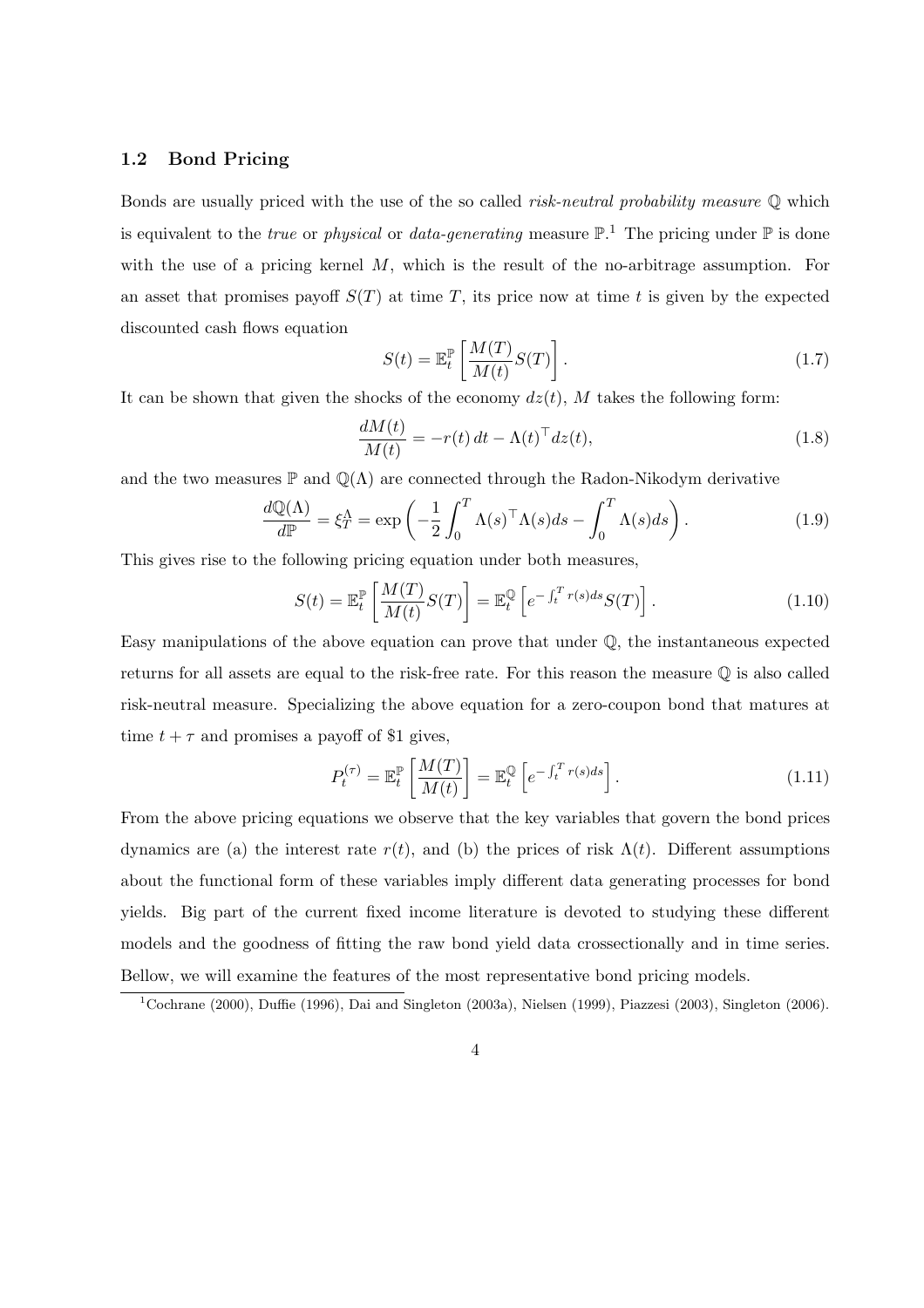# 2 The Expectations Hypothesis

The term *Expectations Hypothesis* stands for numerous statements that link yields, returns on bonds, and forward rates of different maturities and periods. It is important to note that initially, starting with Macaulay (1938), Hicks (1939), and Lutz (1940), these statements were not formally derived from any fully specified equilibrium model, but rather merely hypothesized. For this reason the term expectations hypothesis is not associated with only one mathematical statement. These hypotheses were developed as a need of understanding the returns and yields on long versus short term bonds, and the time series movements of the term structure. Later, researchers developed theoretical models that give rise to some of the hypothesized equations associated with the expectations hypothesis (Cox, Ingersoll, and Ross (1981), Campbell (1986a,b), McCulloch  $(1993)$ .

The literature distinguishes between the *pure expectations hypothesis* (PEH), which postulates that (a) expected excess returns on long-term over short-term bonds are zero, or that (b) yield term premia are zero, or that (c) forward term premia are zero, from the expectations hypothesis (EH), which postulates that (a') expected excess returns are constant over time, or that (b') yield term premia are constant, or that (c') forward term premia are constant over time. In what follows I present all the forms of the PEH in discrete time with discrete and continuous compounding, and in continuous time (continuous compounding). We will see that the PEH expressions derived in all these models are not equivalent across models as well as within each model.

#### 2.1 Pure Expectations Hypothesis Forms in Discrete Time

#### 2.1.1 Discrete Compounding

A first form of the PEH equates the expected returns on one-period (short-term) and n-period (long-term) bonds, equivalently, expected excess returns on long-term over short-term bonds are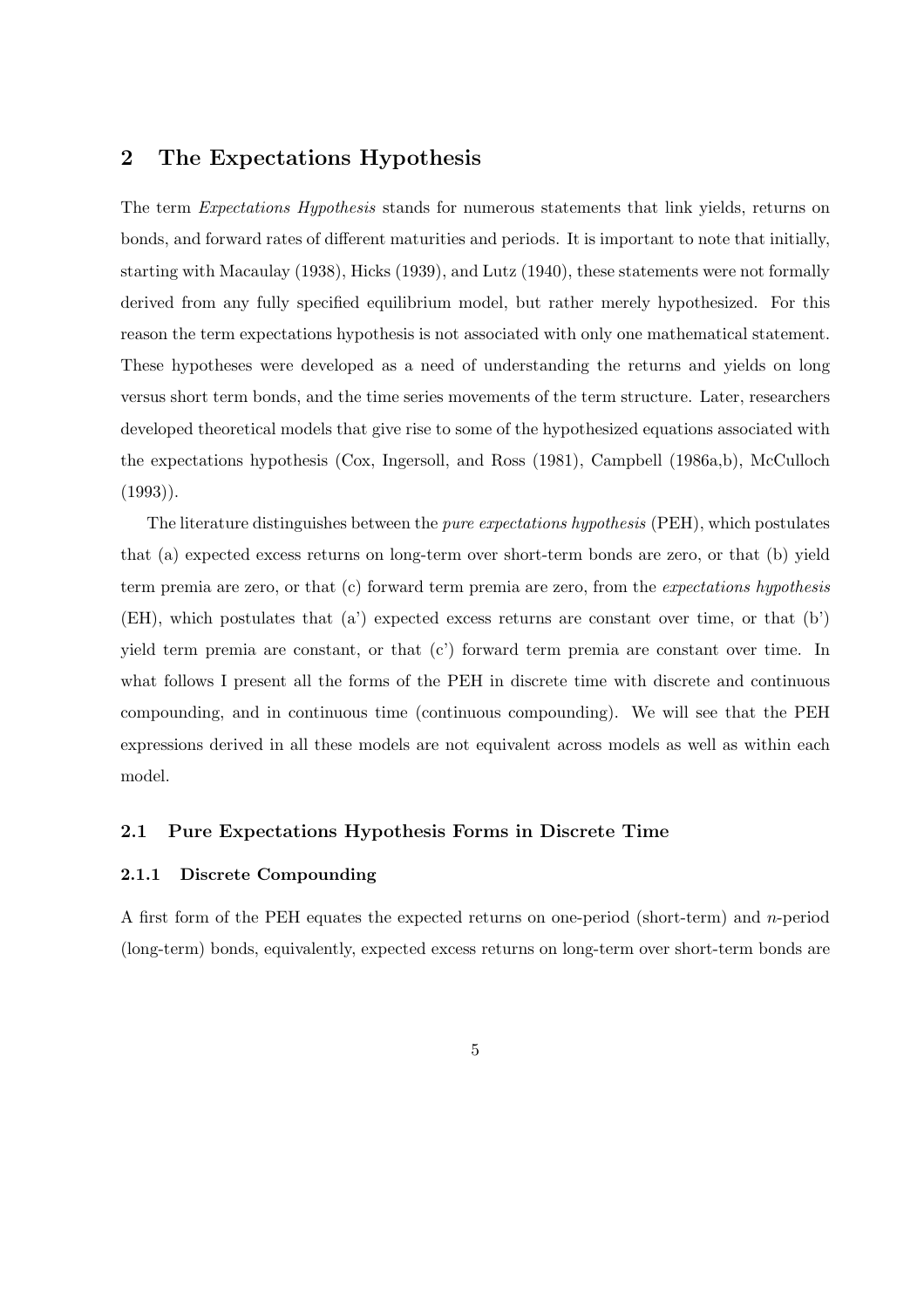zero:

$$
(1 + Y_t^{(1)}) = \mathbb{E}_t^{\mathbb{P}} \left[ 1 + R_{t \to t+1}^{(n)} \right] = \left( 1 + Y_t^{(n)} \right)^n \cdot \mathbb{E}_t^{\mathbb{P}} \left[ \left( 1 + Y_{t+1}^{(n-1)} \right)^{-n+1} \right]. \tag{2.1}
$$

A second form of the PEH equates the *n*-period expected returns on the one-period and *n*-period bonds, equivalently, yield term premia are zero:<sup>2</sup>

$$
\left(1 + Y_t^{(n)}\right)^n = \mathbb{E}_t^{\mathbb{P}}\left[\left(1 + Y_t^{(1)}\right)\left(1 + Y_{t+1}^{(1)}\right) \cdots \left(1 + Y_{t+n-1}^{(1)}\right)\right].\tag{2.2}
$$

A third form of the PEH equates the expected future one-period spot rate with the current forward rate of that future period, equivalently, forward term premia are zero:<sup>3</sup>

$$
1 + F_t^{(n-1,n)} = \frac{(1 + Y_t^{(n)})^n}{(1 + Y_t^{(n-1)})^{n-1}} = \mathbb{E}_t^{\mathbb{P}} \left[ 1 + Y_{t+n-1}^{(1)} \right]. \tag{2.3}
$$

The last form of the PEH equates the  $n$ -period bond return with the on one period bond and  $n-1$  period bond:

$$
\left(1 + Y_t^{(n)}\right)^n = \left(1 + Y_t^{(1)}\right) \mathbb{E}_t^{\mathbb{P}} \left[ \left(1 + Y_{t+1}^{(n-1)}\right)^{n-1} \right]. \tag{2.4}
$$

Even though the above expressions describe different forms of the PEH they are not mutually equivalent. Assuming that the above expressions are true for all  $t$  and  $n$ , it can be shown that:  $(1)$   $(2.2)$  is equivalent to  $(2.4)$ ,  $(2)$   $(2.3)$  implies  $(2.2)$  (therefore  $(2.4)$ ), but the opposite is not true unless we make the additional assumption that  $(1 + Y_{t+1}^{(1)})$  $t+j$ ´<sup>∞</sup> are uncorrelated with each  $j=1$ other, and (3) (2.1) and (2.4) are inconsistent, because the expected value of the inverse of a random variable is not in general equal to the inverse of its expected value.

To summarize, the PEH cannot hold in both its one-period form and its  $n$ -period form, and, essentially there are three different (competing) forms of the PEH in discrete time, the excess return expression (2.1), the yield premia expression (2.2), and the forward premia expression (2.3).

Imposing more structure in the term structure model by assuming that the interest rate is lognormal and homoscedastic we can quantify the effect of the Jensen's inequality. Under this

<sup>&</sup>lt;sup>2</sup>Yield term premium here is defined as the difference of the *n*-th root of both sides in equation (2.2).

<sup>3</sup>Forward term premium here is defined as the difference of the two sides in equation (2.3).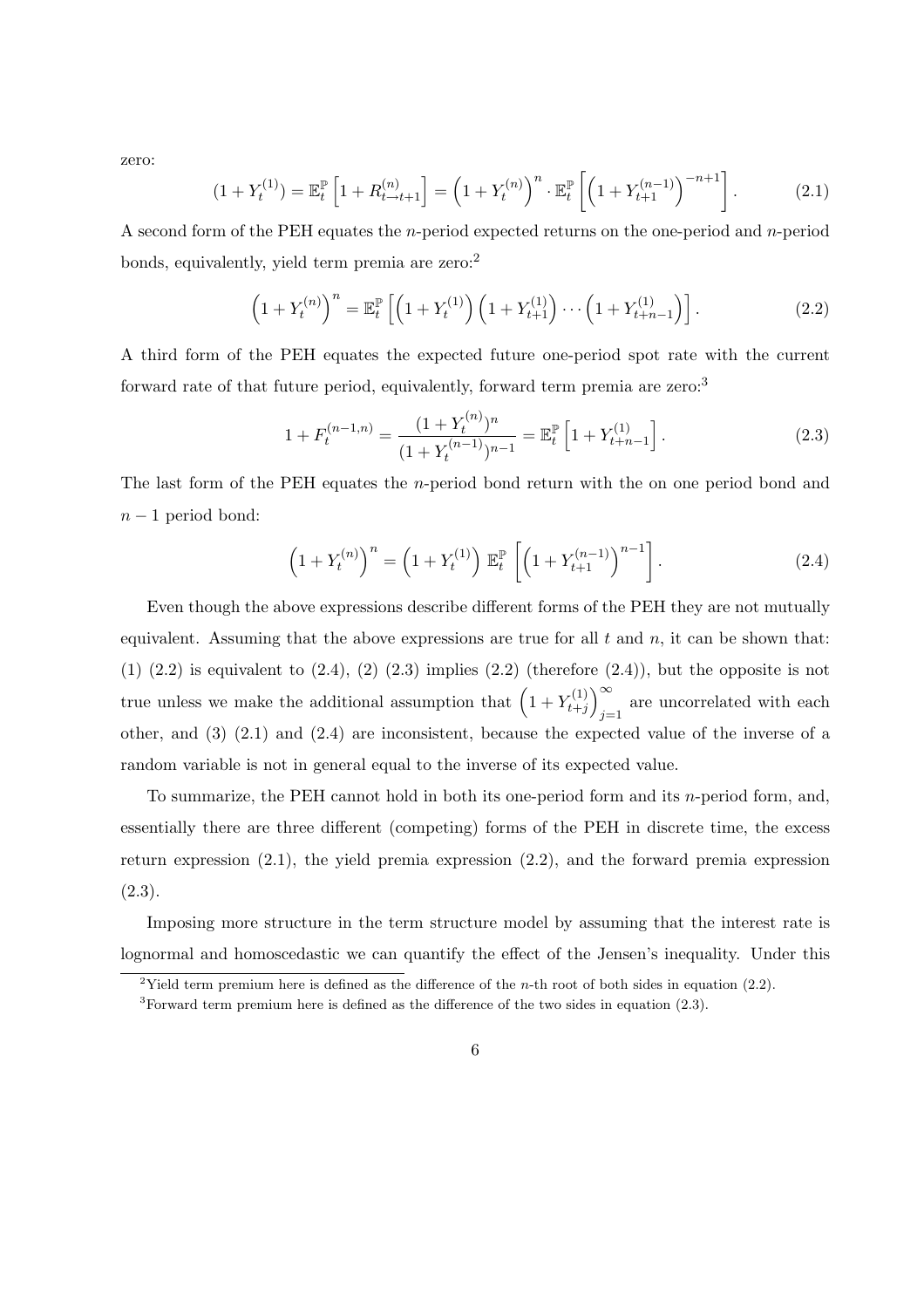additional assumption the excess one-period bond returns under the different hypotheses can be shown to be of  $\frac{1}{2} \text{Var}[r_{t \to t+1}^{(n)} - y_t^{(1)}]$  $\binom{1}{t}$  order. Therefore, the difference between the one-period excess bond returns of different PEH forms is  $\text{Var}[r_{t \to t+1}^{(n)} - y_t^{(1)}]$  $\binom{1}{t}$ . Using sample means and standard deviations we can get an estimate and a standard error of the above quantity. This magnitude is very small for short term bonds and becomes significant only for long-term bonds, hence, the differences between different forms of the PEH are small except for very long-term zero-coupon bonds. Thus, the data reject all forms of the PEH at the short end, but reject no forms of the PEH at the long end of the term structure. In this sense the distinction between different forms of the PEH is not critical for evaluating this hypothesis.

#### 2.1.2 Continuous Compounding

Most empirical research, though, uses neither of the above PEH forms, but a log form of them. Once the PEH is formulated in logs, all the forms of the PEH become equivalent. Using log returns, the counterparts of  $(2.1)$ ,  $(2.2)$ , and  $(2.3)$  are:

$$
y_t^{(1)} = \mathbb{E}_t^{\mathbb{P}}[r_{t \to t+1}^{(n)}]
$$
 (2.5)

$$
y_t^{(n)} = (1/n) \sum_{i=0}^{n-1} \mathbb{E}_t^{\mathbb{P}}[y_{t+i}^{(1)}]
$$
 (2.6)

$$
f_t^{(\tau - 1, \tau)} = \mathbb{E}_t^{\mathbb{P}}[y_{t + \tau - 1}^{(1)}]
$$
\n(2.7)

The empirical literature uses  $(2.6)$  and  $(2.7)$  in order to construct two related notions of term premia that have played a prominent role in the literature of expected bond returns: the yield premium,

$$
c_t^{(n)} \equiv y_t^{(n)} - \frac{1}{n} \sum_{i=0}^{n-1} \mathbb{E}_t^{\mathbb{P}}[y_{t+i}^{(1)}]
$$
\n(2.8)

and the forward term premium,

$$
p_t^{(n)} \equiv f_t^{(n,n+1)} - \mathbb{E}_t^{\mathbb{P}}[y_{t+n}^{(1)}].
$$
\n(2.9)

Derivations of PEH and EH tested formulas follow bellow.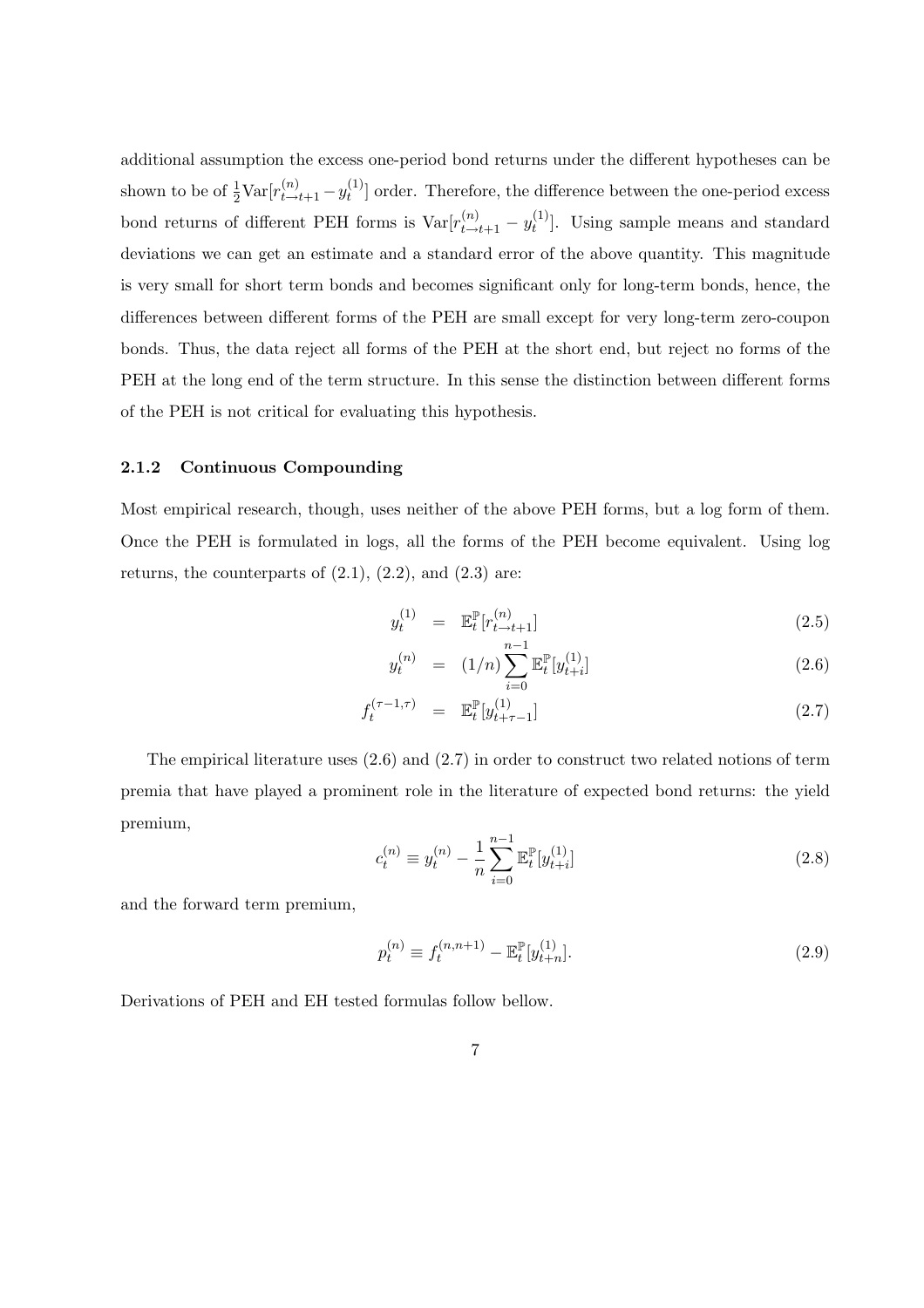#### 2.2 Pure Expectations Hypothesis Forms in Continuous Time

Cox, Ingersoll, and Ross (1981) restate the PEH forms in continuous time and prove that the different forms are incompatible. The equivalent of expression (2.1) in continuous time is created by assuming that the holding period is the shortest possible, i.e. infinitesimal. In this case the PEH takes the form:

$$
\frac{\mathbb{E}_t^{\mathbb{P}}[dP_t^{(\tau)}]}{P_t^{(\tau)}} = r(t) dt.
$$
\n(2.10)

This expression states that all bonds have the same expected infinitesimal return, equal to the short term interest rate. However, the above expression is known to hold under  $\mathbb Q$  too; under the risk neutral measure, all assets have the same expected return, equal to the risk-free rate. This implies that this form of the PEH postulates that  $\mathbb{P} = \mathbb{Q}$ . Expression's (2.2) continuous time equivalent is:

$$
\frac{1}{P_t^{(\tau)}} = \mathbb{E}_t^{\mathbb{P}} \left[ e^{\int_t^{t+\tau} r(s) \, ds} \right]. \tag{2.11}
$$

This statement equates the guaranteed return from holding any zero coupon bond to maturity with the total return expected from rolling over a series of short-term-period bonds. The continuous time equivalent of (2.3) is:

$$
\frac{-\partial P_t^{(\tau)} / \partial \tau}{P_t^{(\tau)}} = \mathbb{E}_t^{\mathbb{P}} \left[ r(t+\tau) \right]. \tag{2.12}
$$

The left part of the equation is the current infinitesimal forward rate at time  $t + \tau$ , and the right part is the expected future spot rate at  $t + \tau$ . Integrating the last equation and applying the boundary condition  $P_t^{(0)} = 1$  gives,

$$
-\ln[P_t^{(\tau)}] = \int_t^{t+\tau} \mathbb{E}_t^{\mathbb{P}} \left[ r(s) \right] ds.
$$
\n(2.13)

Formulating the PEH in continuous time makes the pairwise incompatibility of (2.10), (2.11), and (2.13) transparent. If we define the random variable  $\tilde{X} \equiv \exp \left(-\int_{t}^{t+\tau}$  $\int_t^{t+\tau} r(s) ds$ , then these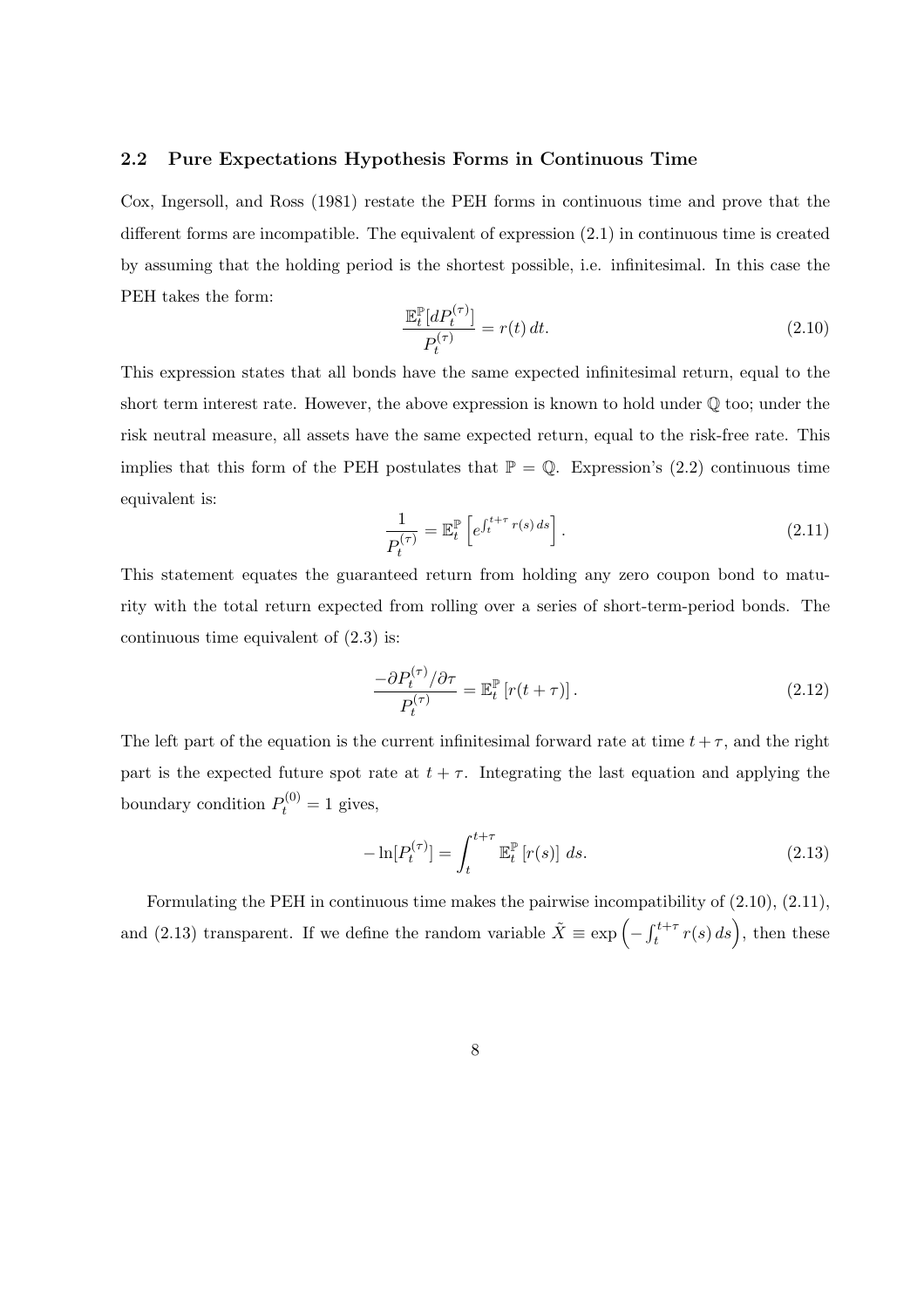equations can be rewritten as:

$$
P = \mathbb{E}_t^{\mathbb{P}}[\tilde{X}]
$$
  
\n
$$
P^{-1} = \mathbb{E}_t^{\mathbb{P}}[\tilde{X}^{-1}]
$$
  
\n
$$
\ln(P) = \mathbb{E}_t^{\mathbb{P}}[\ln \tilde{X}]
$$

By invoking the Jensen's inequality, one can show that the yields to maturity implied from (2.10),  $(2.11)$ , and  $(2.13)$  satisfy the relationship (with some abuse of notation):

$$
y_t^{(\tau)(2.10)} \le y_t^{(\tau)(2.11)} \le y_t^{(\tau)(2.13)}.\tag{2.14}
$$

In this model it is also easy to see that the expected excess returns are positive in all hypotheses except in  $(2.10)$ .

Perhaps the most impacting result of Cox, Ingersoll, and Ross (1981) is the characterization of the PEH forms that can be the result of a (no-arbitrage) equilibrium model. They examine whether there exist pricing kernels (i.e. prices of risk) that can satisfy the resulting pricing PDE in the economy and at the same time satisfy the form of the PEH under examination. They conclude that only  $(2.10)$  can be sustained by an equilibrium model. By definition,  $(2.10)$ implies that  $\mathbb{Q} = \mathbb{P}$ , therefore selecting  $\Lambda(t) = \mathbf{0}$  gives rise to a valid pricing kernel. Cox, Ingersoll, and Ross (1981) prove that the other forms do not give rise to a valid pricing kernel. However, McCulloch (1993) later showed that their claim is incorrect. Working in generalizing a preexisting discrete time model to continuous time he shows that there exists an equilibrium economy that gives rise to (2.12) too.

#### 2.3 Expectation Hypothesis

As described above, the difference between the EH and the PEH is that the term premia under the PEH are assumed to be zero, whereas under the EH are assumed to be constant. Therefore, to formulate the different forms of the EH one just needs to add a constant across time, but maturity dependent term premium in the corresponding PEH forms derived above.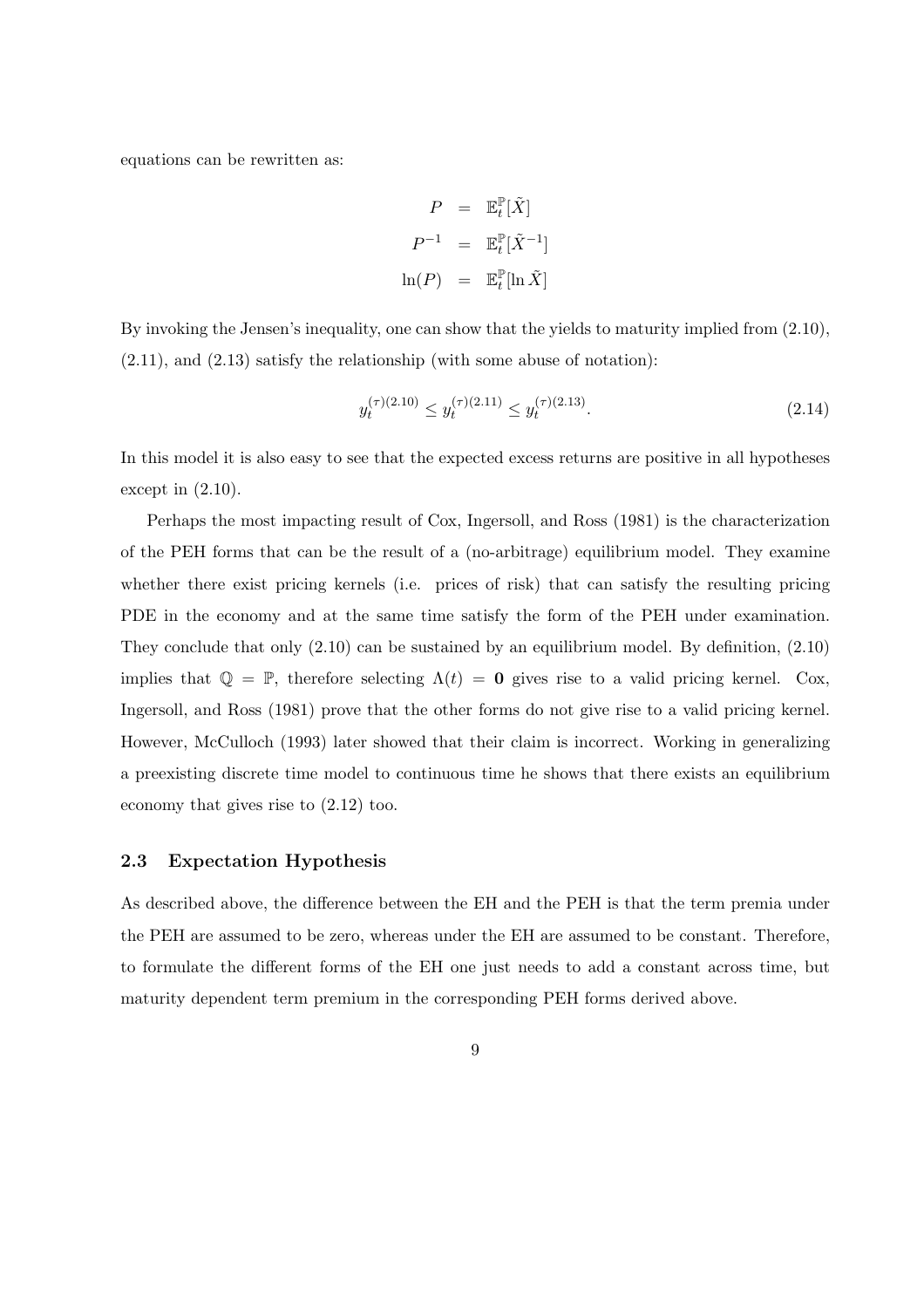Even though the different forms of the PEH are generally incompatible, Campbell (1986b) showed that the different forms of the EH are not incompatible and he derived a general equilibrium model that sustained several forms of the EH at the same time. His model is set up in continuous time. Also, special cases of the models examined in Hansen and Singleton (1983) and Breeden (1986) provide equilibrium models that give rise to constant term premia (see also Dunn and Singleton (1986)).

Next, we show the most commonly tested equations of the EH in the literature.

# 3 Tests of the Expectations Hypothesis

The EH has been under scrutiny at least since Macaulay (1938). In this study Macaulay emphasizes the low (given the EH is true) correlation between forward rates and subsequent spot rates. Since then, the EH has been tested in hundreds of studies, and in all of them – with only few exceptions – has been rejected. Some of the early papers that test the EH are Sutch (1970); Shiller (1972, 1981, 1979); Modigliani and Shiller (1973); Sargent (1972, 1979). Fama (1984a,b) and Fama and Bliss (1987) also present challenges of the EH where they find evidence of rich patterns of variation in expected returns across time and maturities. Keim and Stambaugh (1986), Fama and French (1989) and Campbell and Ammer (1993), show that yield spreads help to forecast excess return on bonds as well as on other long-term assets.

Perhaps the most widely cited tests of the EH are the Campbell and Shiller (1991) regressions based on the equations:

$$
\mathbb{E}_{t}^{\mathbb{P}}\left[y_{t+m}^{(n-m)} - y_{t}^{(n)}\right] = \alpha_{nm} + \frac{m}{n-m}(y_{t}^{(n)} - y_{t}^{(m)})
$$
\n(3.1)

which are a more general form of the regressions in Dai and Singleton (2002) based in the equations:

$$
\mathbb{E}_{t}^{\mathbb{P}}\left[y_{t+1}^{(n-1)} - y_{t}^{(n)}\right] = \alpha_{n1} + \frac{1}{n-1}(y_{t}^{(n)} - r_{t})
$$
\n(3.2)

that are used to assess the goodness-of-fit of the different term structure models. The derivations of the above equations are shown in detail in the above papers and in Singleton (2006). In short,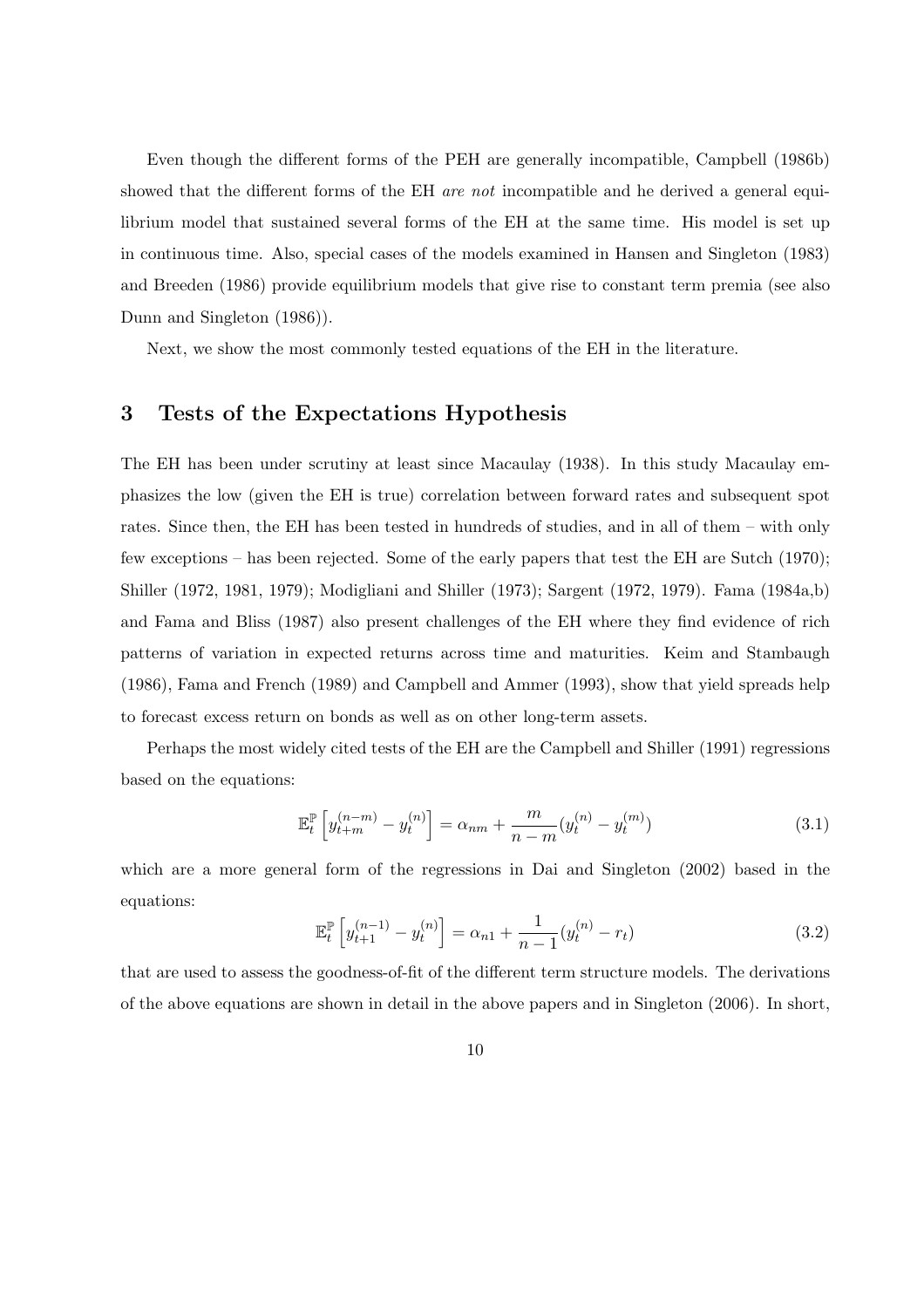from (1.4) we have that the one-period excess bond continuously compounded return is equal to

$$
\mathbb{E}_{t}^{\mathbb{P}}\left[r_{t\to t+1}^{(n)}-r_{t}\right] = -(n-1)\mathbb{E}_{t}^{\mathbb{P}}\left[y_{t+1}^{(n-1)}-y_{t}^{(n)}\right] + (y_{t}^{(n)}-r_{t}),
$$
\n(3.3)

and, it can also be shown that it is equal to

$$
\mathbb{E}_{t}^{\mathbb{P}}\left[r_{t\to t+1}^{(n)}-r_{t}\right] = -(n-1)\,\mathbb{E}_{t}^{\mathbb{P}}\left[c_{t+1}^{(n-1)}-c_{t}^{(n)}\right] + p_{t}^{(n-1)},\tag{3.4}
$$

where  $c_t^{(n)}$  $t_t^{(n)}$  and  $p_t^{(n)}$  $t_t^{(n)}$  are the yield and forward premia defined in (2.8) and (2.9) correspondingly. The last expression implies that if the PEH holds (i.e.,  $c_t^{(n)} = 0$ ,  $p_t^{(n)} = 0$ ) then the expected excess returns are zero, whereas if the EH holds (i.e.,  $c_t^{(n)} = c(n)$ ,  $p_t^{(n)} = p(n)$ ) then the expected excess returns are constants that depend on the time to maturity n. Combining equations  $(3.3)$ and (3.4) gives rise to (3.2) the well known LPY regressions of Dai and Singleton (2002).

Campbell and Shiller (1991); Dai and Singleton (2002), among others, document the failure of both the regressions (3.3) and (3.4) which are true under the EH. According to these equations the coefficients of the non-constant terms when regressing  $y_{t+m}^{(n-m)} - y_t^{(n)}$  $y_t^{(n)}$  onto  $\frac{m}{n-m}(y_t^{(n)}-y_t^{(m)})$  $\binom{m}{t},$ or  $\frac{1}{n-1}(y_t^{(n)} - r_t)$  if  $m = 1$ , should be equal to unity. Not only are the estimated coefficients not unity, they are often statistically significantly negative, particularly for large  $n$ . This means that the EH fails more dramatically for long term bonds. The intuition of the EH is that increases in the slope of term structure  $(y_t^{(n)} - r_t)$  reflect expectations of rising future short-spot-rates. In order for the "buy an n-period bond and hold it to maturity" investment strategy to match, on average, the returns from rolling over short rates in a rising short rate environment, the price of the long bond should decrease such that the yield increases  $(y_{t+1}^{(n-1)} > y_t^{(n)})$ . The regression results suggest that the slope of the yield curve does not even forecast correctly the direction of the changes in the long-bond yields. The underreaction of long rates to spread term changes has also been the study of Mankiew and Summers (1984). Elaborating and further documenting this underreaction Campbell (1995) finds that yield spreads do not forecast short-run changes in long yields (against EH) but do forecast long-run changes in short yields (consistent with EH).

Backus, Foresi, Mozumbar, and Wu (2001) test the EH by running regressions based on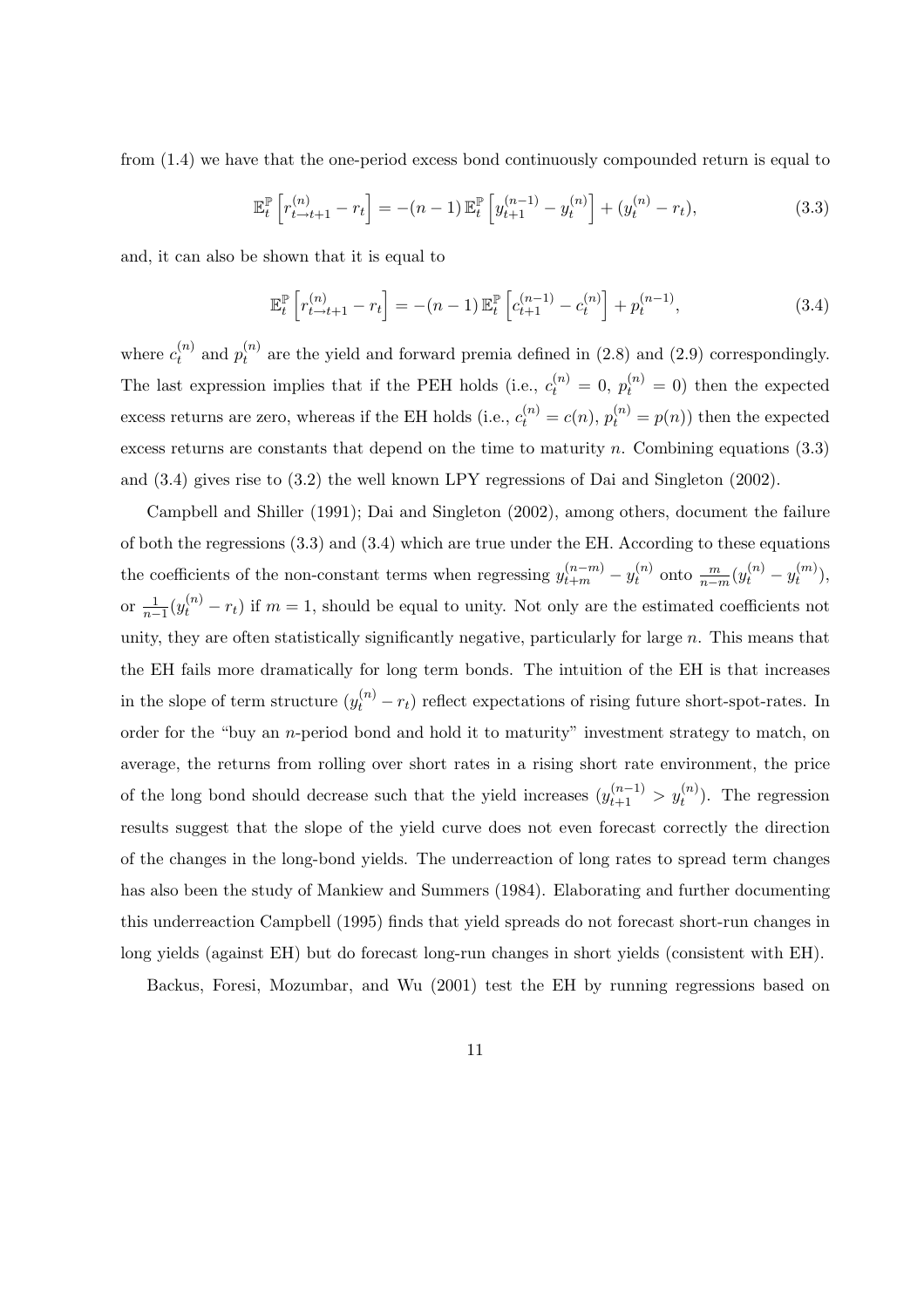analogous equations for the forward rates:

$$
\mathbb{E}_{t}^{\mathbb{P}}\left[f_{t+1}^{(n-1,n)}-r_{t}\right]=\alpha+(f_{t}^{(n-1,n)}-r_{t})
$$
\n(3.5)

They too find that the regression coefficients of  $(f_t^{(n-1,n)} - r_t)$  are not unity as the null hypothesis sets, but slightly less than one and significantly different than one. They also show that the small differences of the estimated coefficients with unity in the above regressions do not constitute separate or weaker findings against the EH than the deviations of the Campbell Shiller coefficients from unity, but actually the same. They construct an one factor model and show that the small differences in the coefficients of the Backus, Foresi, Mozumbar, and Wu (2001) regressions from their null value, translate into large negative values for the Campbell Shiller coefficients.

Similar to the above forward regressions are the forward term regressions tested in Shiller, Campbell, and Schoenholtz (1983), Froot (1989). Shiller, Campbell, and Schoenholtz (1983) use a log-linearized model (see Shiller (1979, 1981)) that allows them to test several models of the EH without having to use discount-rates (which are easily available for maturities up to a year, but for longer maturities the rates have to be constructed using spline methods) but with the use of the easily observable coupon-bond yields. One of their regressions is based on the EH equation:

$$
\mathbb{E}_{t}^{\mathbb{P}}\left[y_{t+m}^{(n-m)} - y_{t}^{(m)}\right] = \alpha_{n,m} + (f_{t}^{(m,n)} - y_{t}^{(m)})
$$
\n(3.6)

Using coupon bond yields does not change the results that future bond yield changes cannot be predicted by the current term spread of forward spread. Still, even the direction cannot be predicted correctly. They suggest time-varying risk premia as a plausible solution to the failure of the EH. Froot (1989) also tests the same equation trying to disentangle whether its failure is the result of time varying term premia, or that expected future spot rates under or overreact to changes in short rates. He finds that for short maturities its failure is due to variation in term premia, but this is not true for long maturities.

A recent paper that has received a lot of attention is Cochrane and Piazzesi (2005). Cochrane and Piazzesi (2005) have revisited the forecasting regressions of Fama and Bilss using the term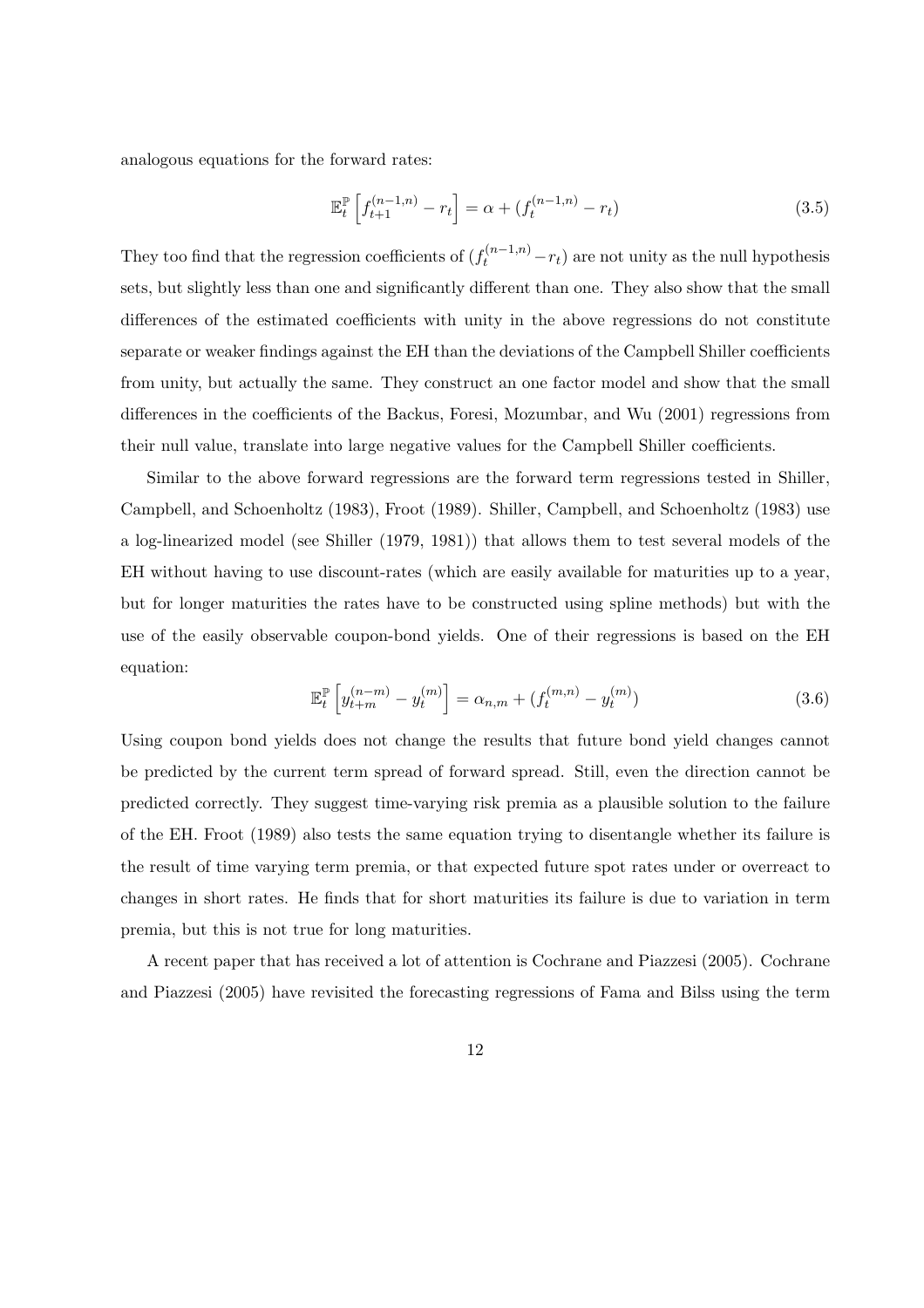structure of forward rates instead of a single forward rate. Their most notable finding is that the coefficients from regressing excess bond returns over 1 year onto the 1 year forward rates for the next 5 years exhibit a tent shape for all maturity bonds. The tent like shape similarities for all bond maturities suggests that a single common factor may be underlying the predictability of excess bond returns for all maturities. Another very interesting fact in Cochrane and Piazzesi (2005) is the high  $R^2$ 's generated in the above regressions. The  $R^2$ 's range between 36 and 39%. This is substantially more predictability than in Fama and Bliss (1987) using a single forward factor.

A series of other papers also have examined alternative reasons of the failure of the EH: Mankiew and Miron (1986) find that interest rate movements were more predictable before the founding of the Federal Reserve in 1913, and the downward bias appears to be smaller in that period. Campbell and Ammer (1993) emphasize that long-term bond yields vary primarily in response to changing expected inflation. Rudebusch (1995) argues that contemporary Federal Reserve operating procedures lead to predictable interest rate movements in the very short run and the very long run, but tend to smooth away predictable movements in the medium run. Balduzzi, Bertola, and Foresi (1997) argue that that spreads between short-term rates and the overnight federal reserve funds rate are mainly driven by expectations of changes in the target, not by the transitory dynamics of the overnight rate around the target. Hence, the bias in tests of the expectations hypothesis that they document can be mainly attributed to the erroneous anticipation of future changes in monetary policy.

Several studies also have looked at the small sample biases of the regressions coefficients. Bekaert and Hodrick (2001) argue that the past use of large sample critical regions, instead of their small-sample counterparts, may have overstated the evidence against the expectations theory. They find that the evidence against the Expectations Hypotheses for these interest rates and exchange rates is much less strong than under asymptotic inference. Other studies though, like Bekaert, Hodrick, and Marshall (1997) and Backus, Foresi, Mozumbar, and Wu (2001) find that the small sample properties of the regressions like the ones shown in this paper are actually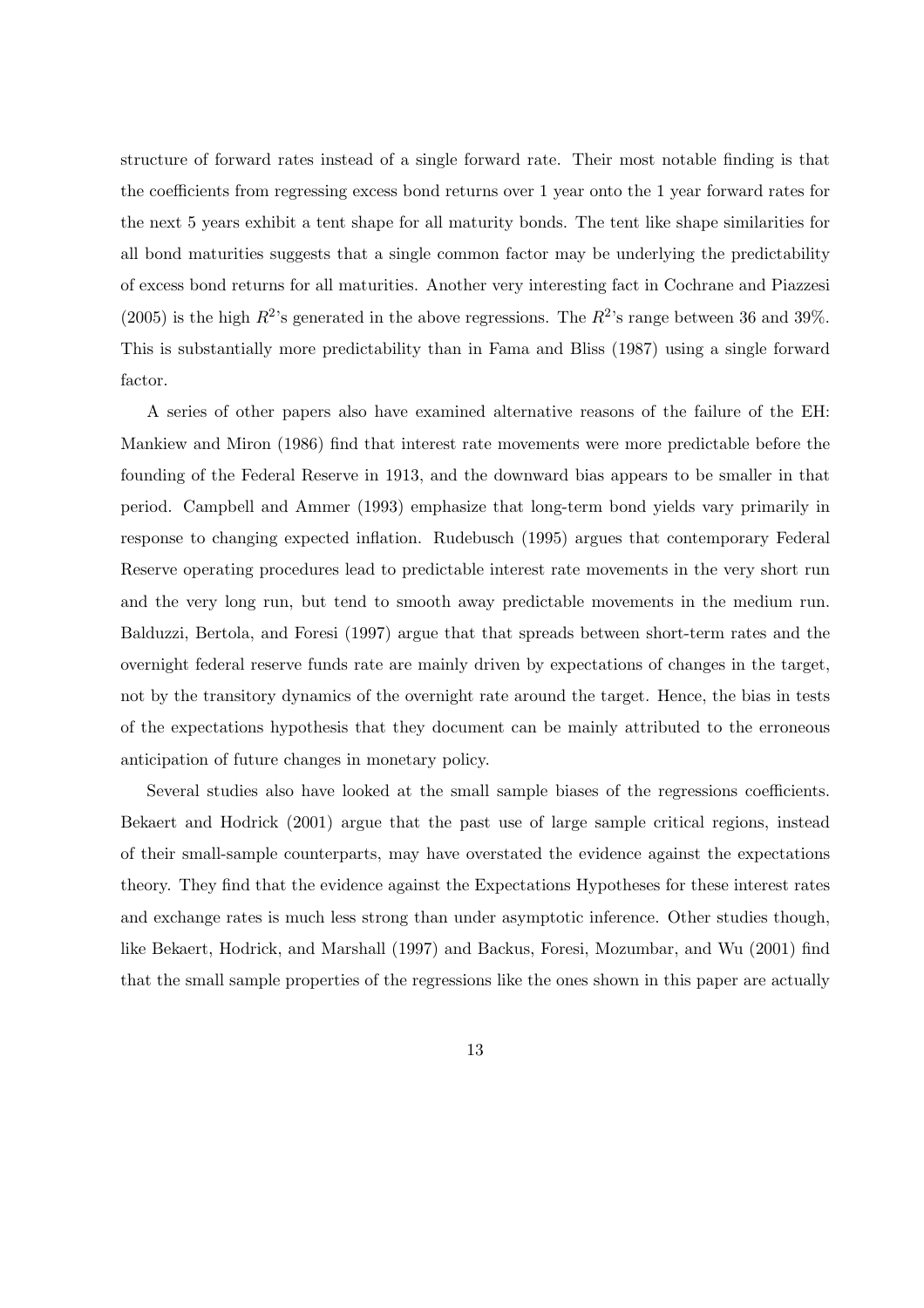biased upwards; this means the true Campbell Shiller coefficients are more negative than the ones estimated in the regressions, heightening the puzzle related with the failure of the EH.

Researchers have also looked at the validity of the EH outside the U.S. The tendency in these studies is to find Campbell Shiller coefficients that are less than zero but less negative than the U.S. data results. Some of those studies that are done primarily for European countries and show mixed results are Hardouvelis (1994); Gerlach and Smets (1997); Boero and Torricelli (1997); Kugler (1997); Evans (2000); Bekaert and Hodrick (2001).

### 4 Conclusion

The EH constitutes several hypotheses that were generated as a need to understand bond returns and their yields through the help of other maturity bond returns or investment strategies and forward rates. We showed that these hypotheses can be formulated in many different ways and using different models (continuous time vs discrete, and continuous compounding vs discrete). The different hypotheses are not equivalent, therefore testing the validity of the EH consists of testing numerous different expressions.

The consensus is that the EH fails in the U.S. data. Its failure though, is less strong or mixed for non-U.S. data. Researchers challenging and trying to understand the failure of the EH have hinted on different reasons that may give rise to time varying expected excess returns on bonds. Even though the understanding of the failure of the EH is not complete, part of the literature is devoted in creating models that better capture this failure and that better replicate the data.

In this strand we can put the papers of reduced form (affine or non-affine, with macro or without macro variables) term structure models, like: Naik and Lee (1997); Leippold and Wu (2003); Dai and Singleton (2000, 2002); Ahn, Dittmar, and Gallant (2002); Dai and Singleton (2003b); Evans (2003); Bansal and Zhou (2002); Ang and Bekaert (2002); Duarte (2004); Bikbov and Chernov (2005, 2006); Diebold, Rudebusch, and Aruoba (2006); Buraschi, Cieslak, and Trojani (2007), and, the structural form models with or without macro variables, like: Dai (2003); Ang and Piazzesi (2003a,b); Brandt and Wang (2003); Rudebusch and Wu (2004 a,b); Piazzesi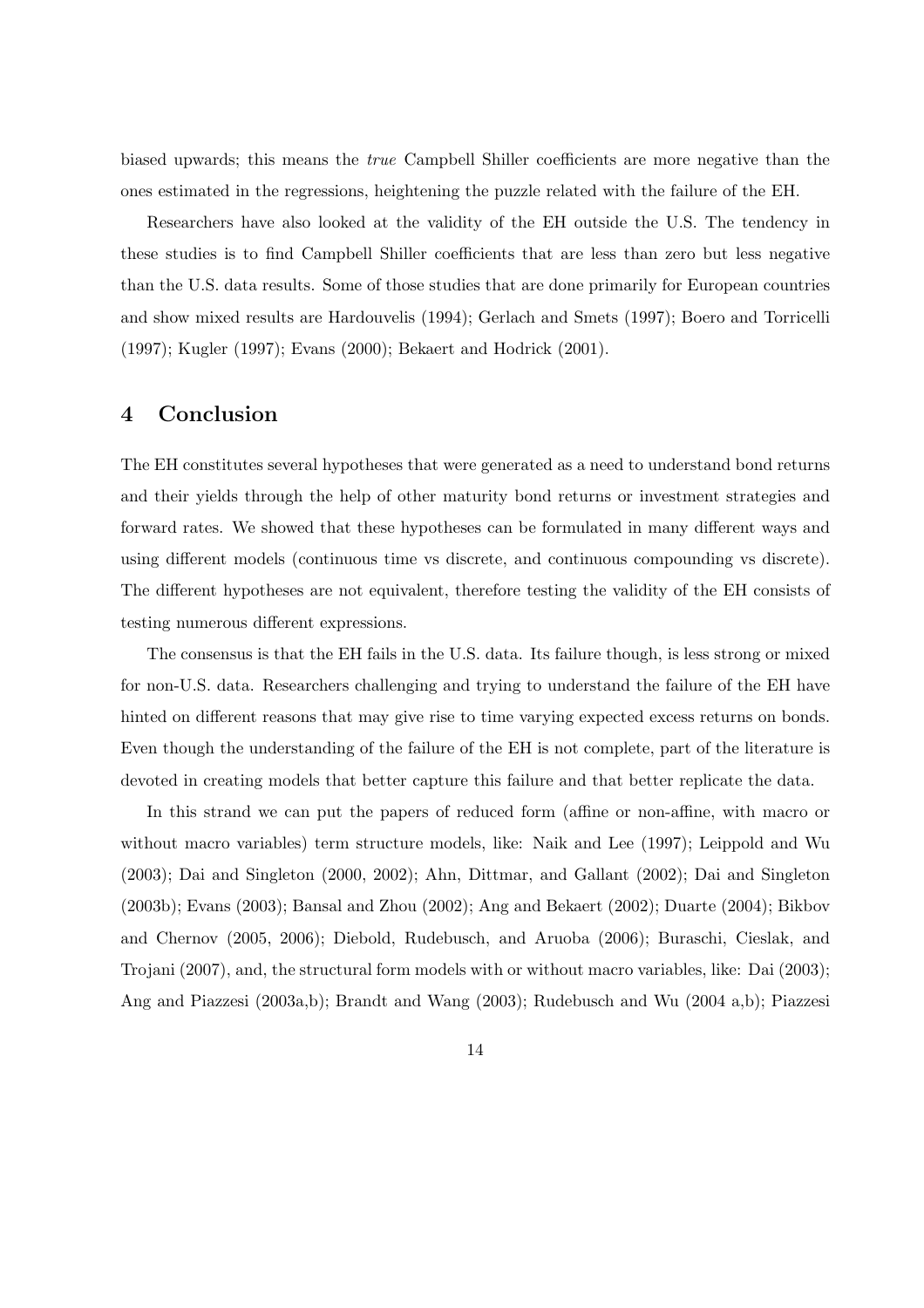(2005); Buraschi and Jiltsov (2005); Ang, Piazzesi, and Wei (2006); Ang and Piazzesi (2003b); Piazzesi (2005); Wachter (2006); Ang, Dong, and Piazzesi (2007); Buraschi and Jiltsov (2007); Guibaud, Nosbusch, and Vayanos (2007); Vayanos and Vila (2007); Greenwood and Vayanos (2008); Piazzesi and Schneider (2007).

# References

- Ahn, Dong-Hyun, Robert F. Dittmar, and A. Ronald Gallant, 2002, Quadratic Term Structure Models: Theory and Evidence, Review of Financial Studies 15, 243–288.
- Ang, Andrew, and Geert Bekaert, 2002, Regime Switches in Interest Rates, Journal of Business and Economic Statistics 20, 163–182.
- Ang, Andrew, Sen Dong, and Monika Piazzesi, 2007, No-Arbitrage Taylor Rules, National Bureau of Economic Research.
- Ang, Andrew, and Monika Piazzesi, 2003a, A No-Arbitrage Vector Autoregression of Term Structure Dynamics with Macroeconomic and Latent Variables, *Journal of Monetary Economics* 50, 745–787.
- Ang, Andrew, and Monika Piazzesi, 2003b, A No-Arbitrage Vector Autoregression of Term Structure Dynamics with Macroeconomic and Latent Variables, *Journal of Monetary Economics* 50, 745 – 787.
- Ang, Andrew, Monika Piazzesi, and Min Wei, 2006, What Does the Yield Curve Tell Us About the GDP Growth?, Journal of Econometrics 131, 359 – 403.
- Backus, David, Silverio Foresi, Abon Mozumbar, and Liuren Wu, 2001, Predictable Changes in Yields and Forward Rates, Journal of Financial Economics 59, 281–311.
- Balduzzi, Pierluigi, Giuseppe Bertola, and Silverio Foresi, 1997, A Model of Target Changes and the Term Structure of Interest Rates, Journal of Monetary Economics 39, 223–249.
	- 15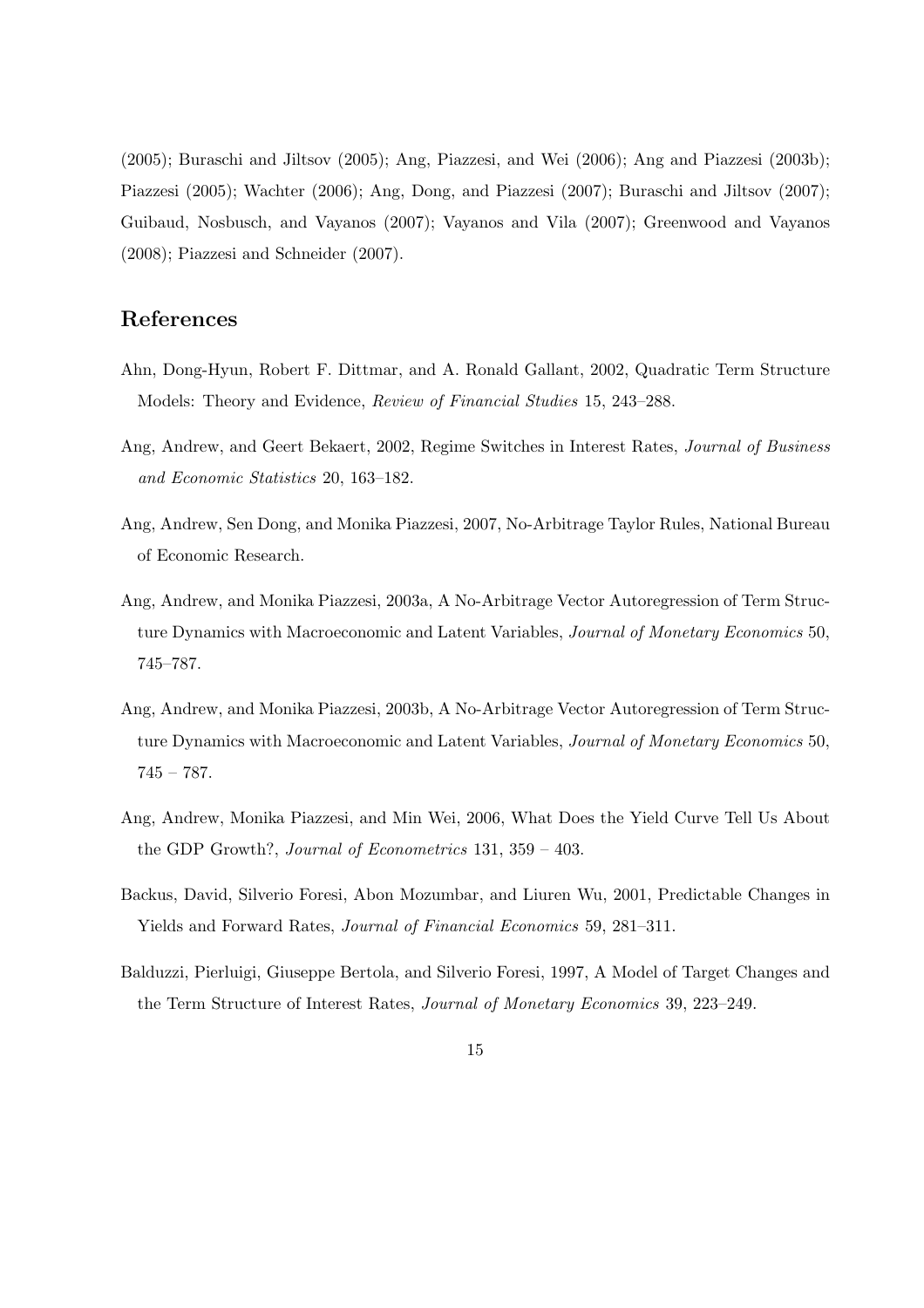- Bansal, Ravi, and Hao Zhou, 2002, Term Structure of Interest Rates with Regime Shifts, Journal of Finance 57, 1997–2044.
- Bekaert, Geert, and Robert J. Hodrick, 2001, Expectations Hypothesis Tests, Journal of Finance 56, 1357–1394.
- Bekaert, Geert, Robert J. Hodrick, and David A. Marshall, 1997, On Biases in Tests of the Expectations Hypothesis of the Term Structure of Interest Rates, Journal of Financial Economics 44, 309–348.
- Bikbov, Ruslan, and Mikhail Chernov, 2005, Term Structure and Volatility: Lessons from the Eurodollar Futures and Options, Working Paper, London Business School.
- Bikbov, Ruslan, and Mikhail Chernov, 2006, No-Arbitrage Macroeconomic Determinants, Working Paper, London Business School.
- Boero, Gianna, and Costanza Torricelli, 1997, The Expectations Hypothesis of the Term Structure: Evidence for Germany, Working Paper CRENoS 1997/4, Centre for North South Economic Research, University of Cagliari and Sassari, Sardinia, revised.
- Brandt, Michael W., and Kevin Q. Wang, 2003, Time-Varying Risk Aversion and Unexpected Inflation, Journal of Monetary Economics 50, 1457–1498.
- Breeden, Doug, 1986, Consumption, Production and Interest Rates: A Synthesis, Journal of Financial Economics 7, 265–296.
- Buraschi, Andrea, Anna Cieslak, and Fabio Trojani, 2007, Correlation Risk and the Term Structure of Interest Rates, Working Paper, Imperial College U.K.
- Buraschi, Andrea, and Alexei Jiltsov, 2005, Inflation Risk Premia and the Expectations Hypothesis, Journal of Financial Economics 75, 429 – 490.
- Buraschi, Andrea, and Alexei Jiltsov, 2007, Term Structure of Interest Rates Implications of Habit Persistence, Journal of Finance 62.
	- 16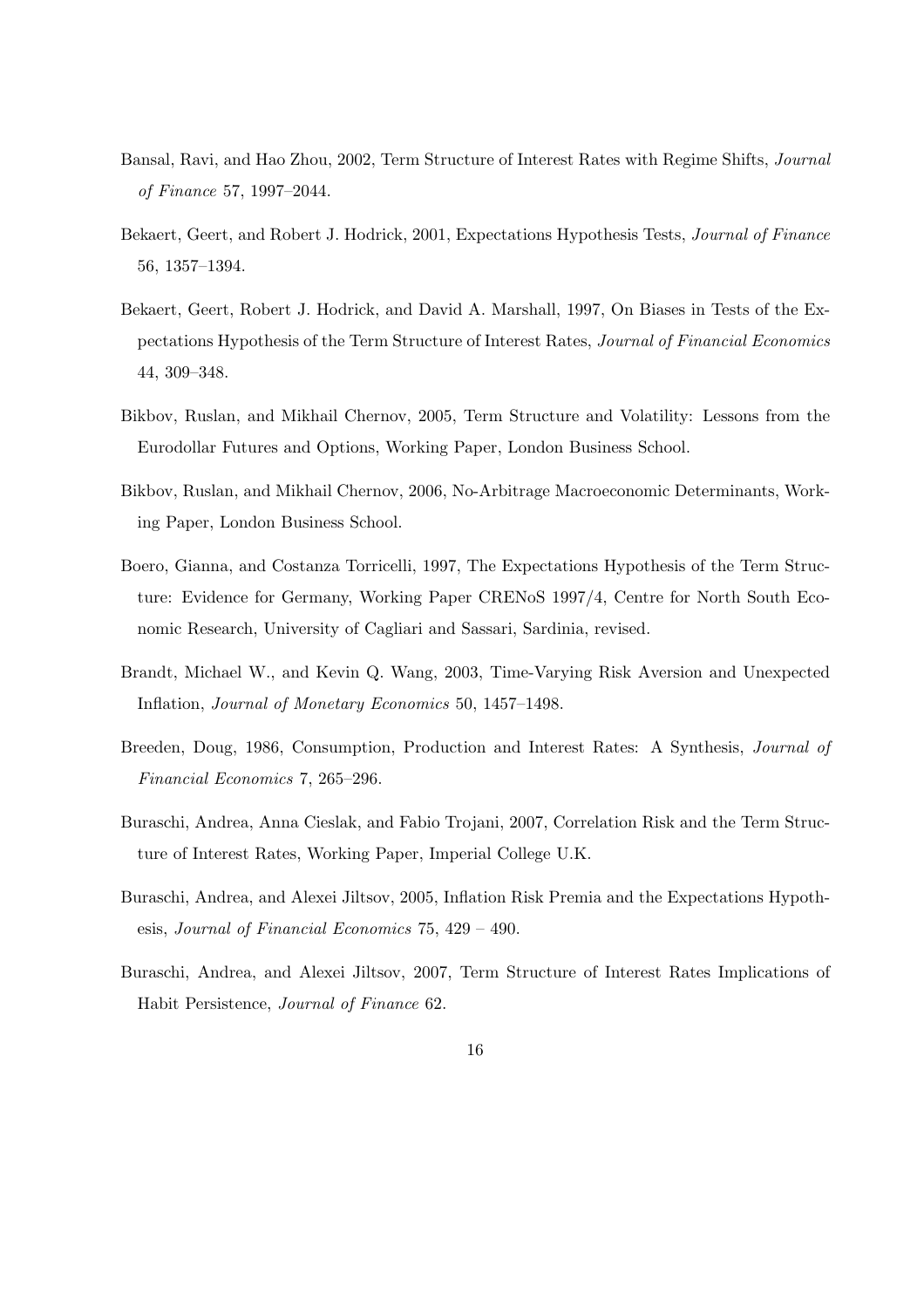- Campbell, John Y., 1986a, Bond and Stock Returns in a Simple Exchange Model, Quarterly Journal of Economics 101, 785–803.
- Campbell, John Y., 1986b, A Defense of Traditional Hypotheses About the Term Structure of Interest Rates, Journal of Finance 41, 183–193.
- Campbell, John Y., 1995, Some Lessons from the Yield Curve, Journal of Economic Perspectives 9, 129–152.
- Campbell, John Y., and John Ammer, 1993, What Moves the Stock and Bond Markets? A Variance Decomposition for Long-Term Asset Returns, Journal of Finance 48, 3–37.
- Campbell, John Y., and Robert J. Shiller, 1991, Yield Spreads and Interest Rate Movements: A Bird's Eye View, Review of Economic Studies 58, 495–514.
- Cochrane, John, 2000, Asset Pricing. (Princeton University Press Princeton, NJ).
- Cochrane, John, and Monika Piazzesi, 2005, Bond Risk Premia, American economic review 95, 138–160.
- Cox, John C., Jonathan C. Ingersoll, and Stephen A. Ross, 1981, A Re-Examination of Traditional Hypotheses About the Term Tructure of Interest Rates, Journal of Finance 36, 769–799.
- Dai, Qiang, 2003, Term Structure Dynamics in a Model with Stochastic Internal Habit, working paper, New York University.
- Dai, Qiang, and Kenneth Singleton, 2000, Specification Analysis of Affine Term Structure Models, Journal of Finance 55, 1943–1978.
- Dai, Qiang, and Kenneth Singleton, 2002, Expectations Puzzles, Time-Varying Risk Premia, and Affine Models of the Term Structure, Journal of Financial Economics 63, 415–442.
- Dai, Qiang, and Kenneth Singleton, 2003a, Fixed-Income Pricing. (In C. Constantinides, M. Harris, and R. Stulz (Eds.), Handbook of Economics and Finance Amsterdam: North Holland).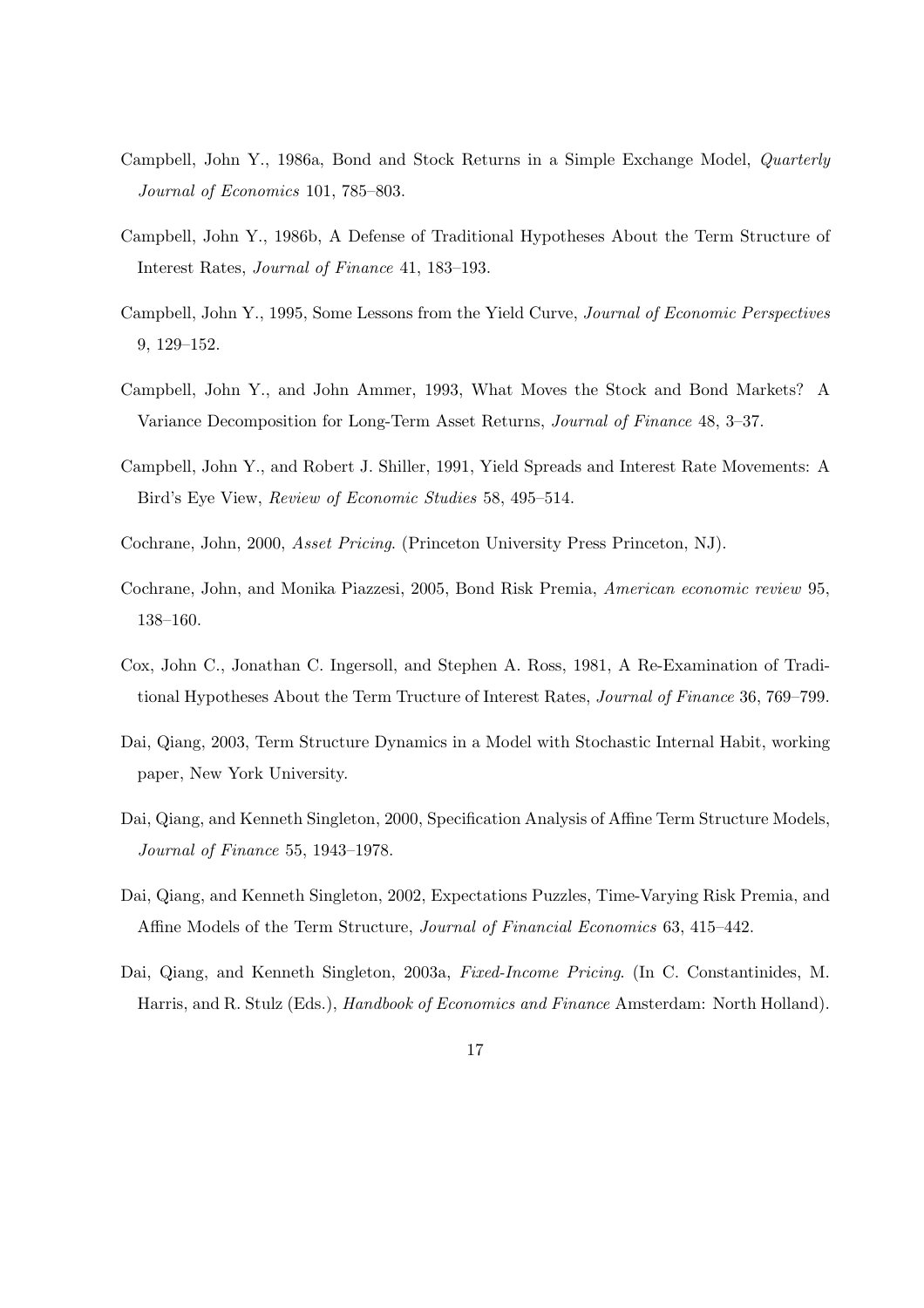- Dai, Qiang, and Kenneth Singleton, 2003b, Term Structure Dynamics in Theory and Reality, Review of Financial Studies 16, 631–678.
- Diebold, Francis, Glenn Rudebusch, and Boragan Aruoba, 2006, The Macroeconomy and the Yield Curve: A Dynamic Latent Factor Approach, Journal of Econometrics 131, 309– 338.
- Duarte, Jefferson, 2004, Evaluating an Alternative Risk Preference in Affine Term Structure Models, Review of Financial Studies 17, 370–404.
- Duffie, Darrell, 1996, Dynamic Asset Pricing Theory. (Princeton University Press Princeton, NJ).
- Dunn, Kenneth B., and Kenneth J. Singleton, 1986, Modeling the Term Structure of Interest Rates under Non-seperable Utility and Durability of Goods, Journal of Financial Economics 17, 27–55.
- Evans, Martin D., 2000, Regime Shifts, Risk, and the Term Structure, working paper, Georgetown University.
- Evans, Martin D., 2003, Real Risk, Inflation Risk, and the Term Structure, The Economic Journal 113, 345–389.
- Fama, Eugene F., 1984a, The Information in the Term Structure, Journal of Financial Economics 13, 509–528.
- Fama, Eugene F., 1984b, Term Premiums in Bond Returns, Journal of Financial Economics 13, 529–546.
- Fama, Eugene F., and Robert R. Bliss, 1987, The Information in Long-Maturity Forward-Rates, American Economic Review 77, 680–692.
- Fama, Eugene F., and Kenneth R. French, 1989, Business Conditions and Expected Returns on Stocks and Bonds, Journal of Financial Economics 29, 23–49.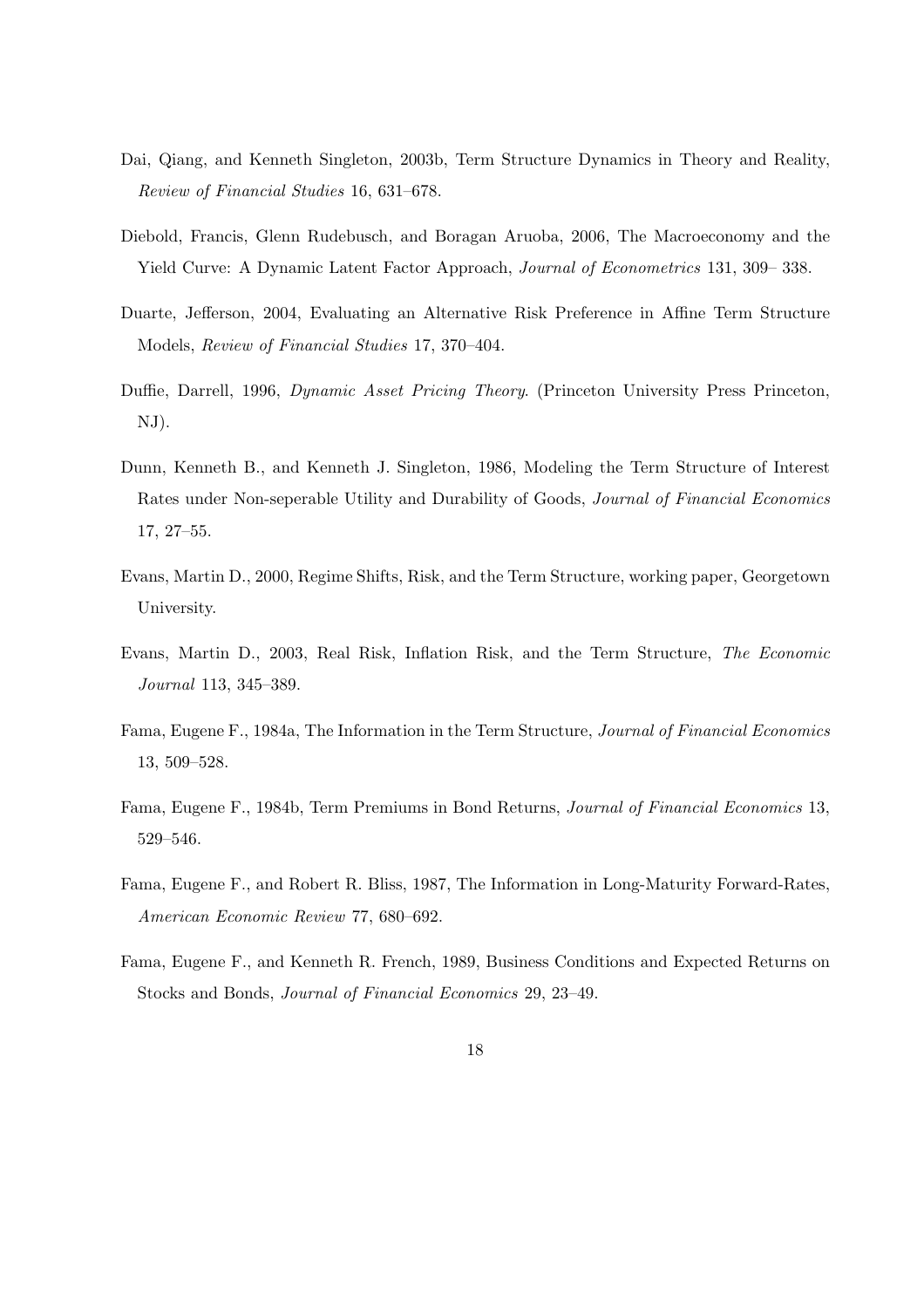- Froot, Kenneth A., 1989, New Hope for the Expectations Hypothesis of the Term Structure of Interest Rates, Journal of Finance 44, 283 – 305.
- Gerlach, Stefan, and Frank Smets, 1997, The term structure of Euro-rates: some evidence in support of the expectations hypothesis, *Journal of International Money and Finance* 16, 305– 321.
- Greenwood, Robin, and Dimitri Vayanos, 2008, Bond Supply and Excess Bond Returns, working paper, London School of Economics.
- Guibaud, Stephanie, Yves Nosbusch, and Dimitri Vayanos, 2007, Preferred Habitat and the Optimal Maturity Structure of Government Debt, working paper, London School of Economics.
- Hansen, Lars Peter, and Ken Singleton, 1983, Stochastic Consumption, Risk Aversion, and the Temporal Behavior of Asset Returns, Journal of Political Economy 91, 249–268.
- Hardouvelis, Gikas, 1994, The Term Structure Spread and Future Changes in Long and Short Rates in G7 Countries, Journal of Monetary Economics 33, 255–283.
- Hicks, John Richard, 1939, Value and Capital. (Oxford University Press Oxford, U.K.).
- Keim, Donald B., and Robert F. Stambaugh, 1986, Predicting Returns in the Stock and Bond Markets, Journal of Financial Economics 17, 357–390.
- Kugler, Peter, 1997, Central Bank Policy Reaction and the Expectations Hypothesis of the Term Structure, International Journal of Financial Economics 2, 164–181.
- Leippold, Markus, and Liuren Wu, 2003, Design and Estimation of Quadratic Term Structure Models, European Finance Review 7, 47–73.
- Longstaff, Francis A., 2000, The Term Structure of Very Short-Term Rates: New Evidence for the Expectations Hypothesis, Journal of Financial Economics 58, 397–415.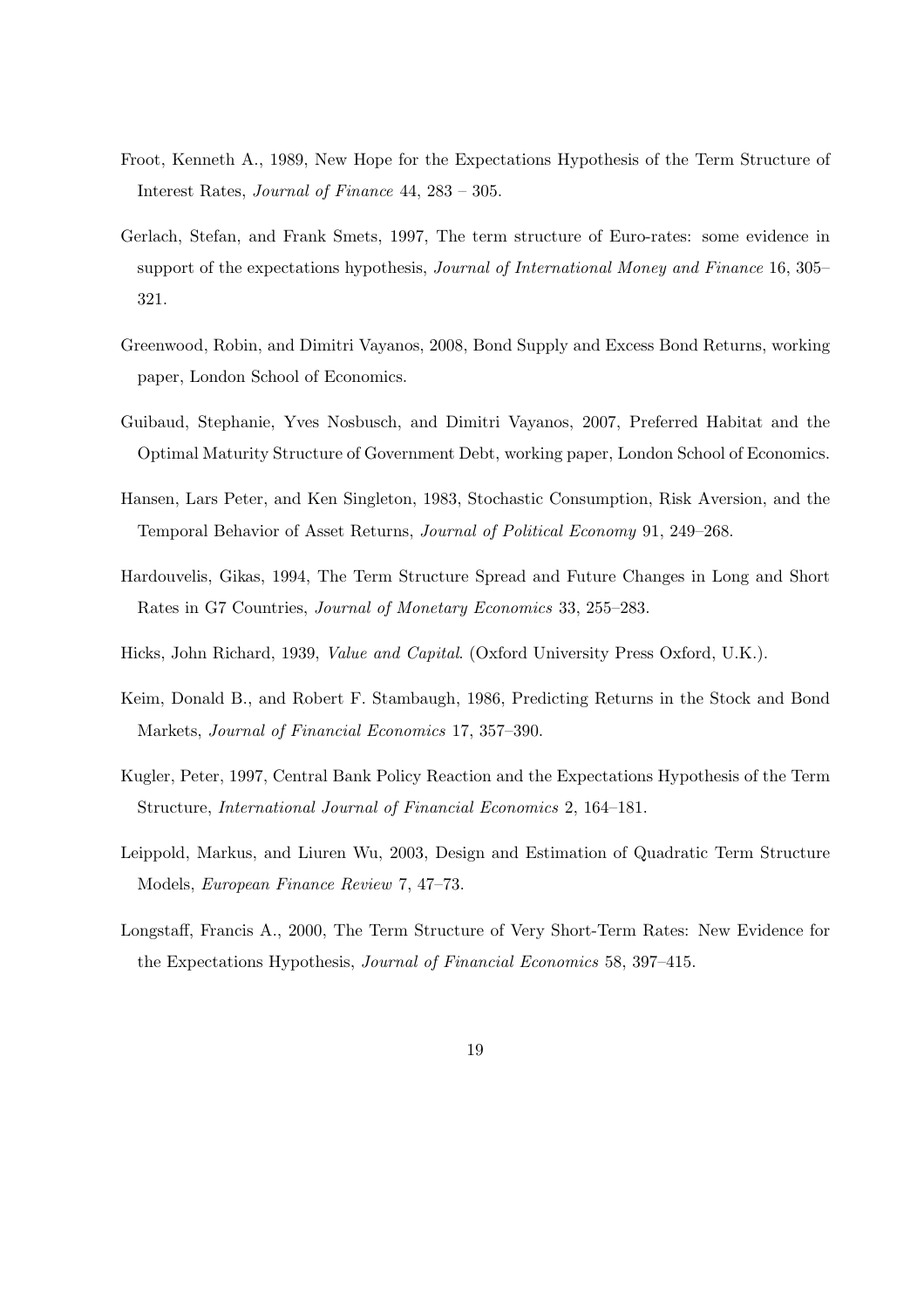- Lutz, Frederick A., 1940, The Structure of Interest Rates, The Quarterly Journal of Economics 55, 36–63.
- Macaulay, Frederick R., 1938, Some Theoretical Problems Suggested by the Movements of Interest Rates, Bond Yields, and Stock Prices in the United States Since 1856, NBER Working Paper Series, New York, 1938.
- Mankiew, Gregory N., and Jeffrey A. Miron, 1986, The Changing Behavior of the Term Structure of Interest Rates, Quarterly Journal of Economics 101, 211–228.
- Mankiew, Gregory N., and Lawrence H. Summers, 1984, Do Long-Term Interest Rates Overreact to Shor-Term Rates?, Brookings Ppaers on Economic Activity 1, 223–242.
- McCulloch, Huston J., 1993, A Reexamination of Traditional Hypotheses about the Term Structure: A Comment, Journal of Finance 48, 779–789.
- Modigliani, Franco, and Robert J. Shiller, 1973, Inflation, Rational Expectations, and the Term Structure of Interest Rates, Economica 40, 12–43.
- Naik, V., and M.H. Lee, 1997, Yield Curve Dynamics with Discrete Shifts in Economic Regimes: Theory and Estimation., Unpublished working paper, Faculty of Commerce, University of British Columbia.
- Nielsen, Lars Tyge, 1999, Pricing and Hedging of Derivative Securities. (Oxford University Press Oxford, U.K.).
- Piazzesi, Monika, 2003, Affine Term Structure Models, forthcoming Handbook of Financial Econometrics.
- Piazzesi, Monika, 2005, Bond Yields and the Federal Reserve, Journal of Political Economy 113,  $311 - 344.$
- Piazzesi, Monika, and Martin Schneider, 2007, Equilibrium Yield Curves, NBER/Macroeconomics Annual 21, 389 – 442.
	- 20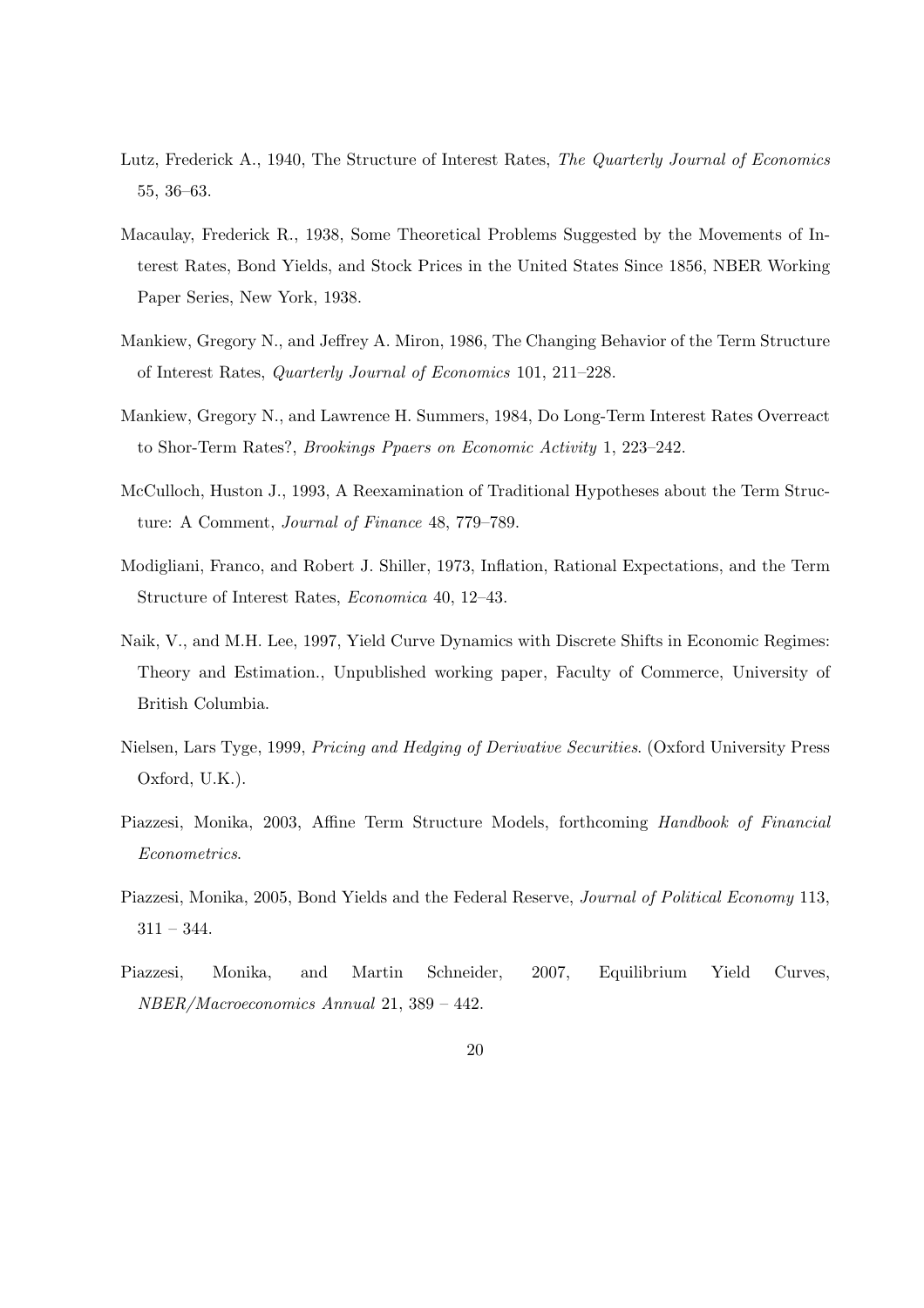- Rudebusch, Glenn D., 1995, Federal Reserve Interest Rate Targeting, Rational Expectations, and the Term Structure, Journal of Monetary Economics 35, 245–274.
- Rudebusch, Glenn D., and Tao Wu, 2004 a, A Macro-Finance Model of the Term Structure, Monetary Policy, and the Economy, working paper: Federal Reserve Bank of San Francisco.
- Rudebusch, Glenn D., and Tao Wu, 2004 b, The Recent Shift in Term Sturcture Behavior from a No-Arbitrage Macro-Finance Perspective, working paper: Federal Reserve Bank of San Francisco.
- Sargent, Thomas J., 1972, Rational Expectations and the Term Structure of Interest Rates, Journal of Money, Credit and Banking 4, 74–97.
- Sargent, Thomas J., 1979, A Note on Maximum Likelihood Estimation of the Rational Expectations Model of the Term Structure, Journal of Monetary Economics 5, 133–143.
- Shiller, Robert J., 1972, Rational Expectations and the Term Structure of Interest Rates, Ph.D. Dissertation, MIT.
- Shiller, Robert J., 1979, The Volatility of Long-Term Interest Rates and Expectations Models of the Term Structure, Journal of Political Economy 87, 1190–1219.
- Shiller, Robert J., 1981, Do Stock Prices Move Too Much to Be Justified by Subsequent Changes in Dividends?, American Economic Review 71, 421–436.
- Shiller, Robert J., John Y. Campbell, and Kermit L. Schoenholtz, 1983, Forward Rates and Future Policy: Interpreting the Term Structure of Interest Rates, Brookings Papers on Economic Activity pp. 173–223.
- Singleton, Kenneth J., 2006, Empirical Dynamic Aseet Pricing. (Princeton University Press Princeton, NJ).
- Sutch, Richard C., 1968, Expectations, Risk, and the Term Structure of Interest Rates, Dissertation, MIT.